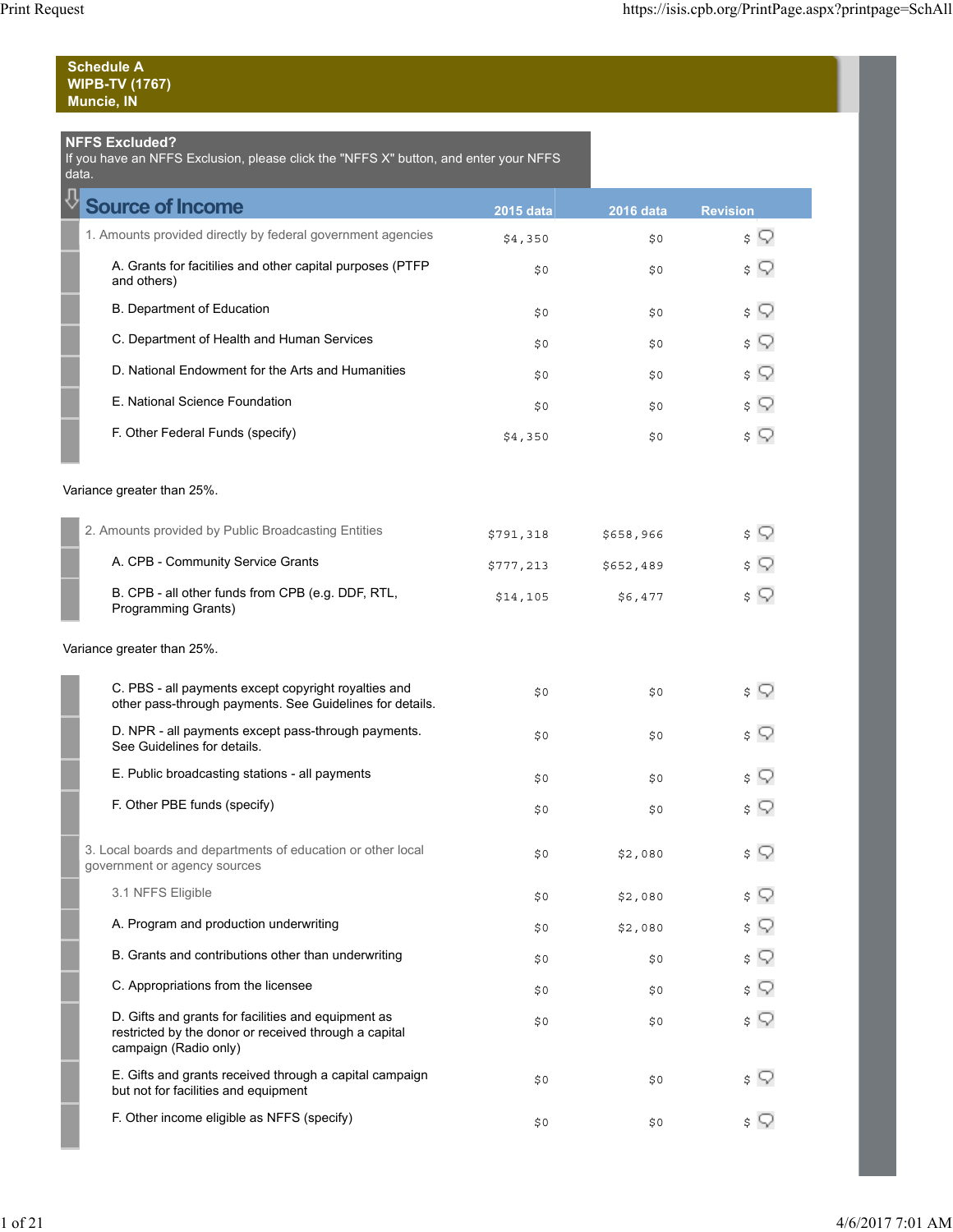| 3.2 NFFS Ineligible                                                                                                                   | \$0         | \$0         | $\sqrt{ }$ |
|---------------------------------------------------------------------------------------------------------------------------------------|-------------|-------------|------------|
| A. Rental income                                                                                                                      | \$0         | \$0         | \$ V       |
| <b>B.</b> Fees for services                                                                                                           | \$0         | \$0         | $\sqrt{ }$ |
| C. Licensing fees (not royalties - see instructions for Line<br>15)                                                                   | \$0         | \$0         | $\sqrt{ }$ |
| D. Gifts and grants for facilities and equipment as<br>restricted by the donor or received through a capital<br>campaign (TV only)    | \$0         | \$0         | \$ ?       |
| E. Other income ineligible for NFFS inclusion                                                                                         | \$0         | \$0         | \$ ?       |
| 4. State boards and departments of education or other state<br>government or agency sources                                           | \$302,155   | \$365,842   | \$ Y       |
| 4.1 NFFS Eligible                                                                                                                     | \$302,155   | \$365,842   | $\sqrt{ }$ |
| A. Program and production underwriting                                                                                                | \$0         | \$0         | $\sqrt{ }$ |
| B. Grants and contributions other than underwriting                                                                                   | \$0         | \$0         | \$ Q       |
| C. Appropriations from the licensee                                                                                                   | \$0         | \$0         | $\sqrt{ }$ |
| D. Gifts and grants for facilities and equipment as<br>restricted by the donor or received through a capital<br>campaign (Radio only) | \$0         | \$0         | \$ ?       |
| E. Gifts and grants received through a capital campaign<br>but not for facilities and equipment                                       | \$0         | \$0         | \$ V       |
| F. Other income eligible as NFFS (specify)                                                                                            | \$302,155   | \$365,842   | \$ V       |
| <b>Description</b><br><b>Amount</b><br><b>Revision</b><br>State of Indiana Funds<br>\$365,842<br>\$                                   |             |             |            |
| 4.2 NFFS Ineligible                                                                                                                   | \$0         | \$0         | $\sqrt{ }$ |
| A. Rental income                                                                                                                      | \$0         | \$0         | \$ W       |
| <b>B.</b> Fees for services                                                                                                           | \$0         | \$0         | \$ Y       |
| C. Licensing fees (not royalties - see instructions for Line<br>15)                                                                   | \$0         | \$0         | $\sqrt{ }$ |
| D. Gifts and grants for facilities and equipment as<br>restricted by the donor or received through a capital<br>campaign (TV only)    | \$0         | \$0         | \$ V       |
| E. Other income ineligible for NFFS inclusion                                                                                         | \$0         | \$0         | $\sqrt{ }$ |
| 5. State colleges and universities                                                                                                    | \$1,531,607 | \$1,536,923 | $\sqrt{ }$ |
| 5.1 NFFS Eligible                                                                                                                     | \$1,451,825 | \$1,536,923 | $\sqrt{ }$ |
| A. Program and production underwriting                                                                                                | \$12,326    | \$9,550     | $\sqrt{ }$ |
| B. Grants and contributions other than underwriting                                                                                   | \$17,180    | \$19,614    | $\sqrt{ }$ |
| C. Appropriations from the licensee                                                                                                   | \$1,412,702 | \$1,507,759 | $\sqrt{ }$ |
| D. Gifts and grants for facilities and equipment as<br>restricted by the donor or received through a capital<br>campaign (Radio only) | \$0         | \$0         | \$ ?       |
| E. Gifts and grants received through a capital campaign<br>but not for facilities and equipment                                       | \$0         | \$0         | \$ V       |
|                                                                                                                                       |             |             |            |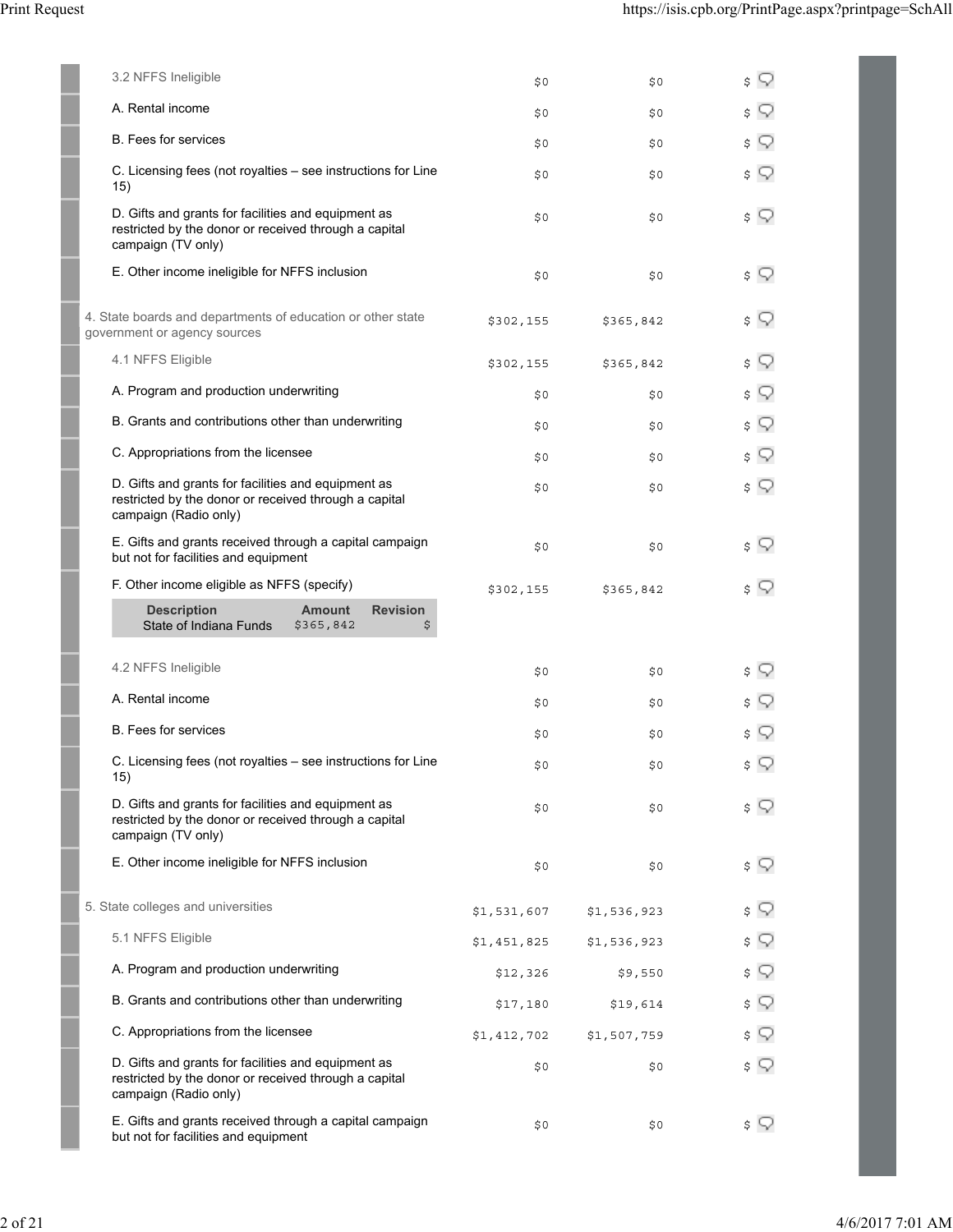| F. Other income eligible as NFFS (specify)                                                                                            | \$9,617  | \$0 | $\sqrt{ }$ |
|---------------------------------------------------------------------------------------------------------------------------------------|----------|-----|------------|
| Variance greater than 25%.                                                                                                            |          |     |            |
| 5.2 NFFS Ineligible                                                                                                                   | \$79,782 | \$0 | $\sqrt{ }$ |
| Variance greater than 25%.                                                                                                            |          |     |            |
| A. Rental income                                                                                                                      | \$0\$    | \$0 | \$ Q       |
| <b>B.</b> Fees for services                                                                                                           | \$11,609 | \$0 | \$ ?       |
| Variance greater than 25%.                                                                                                            |          |     |            |
| C. Licensing fees (not royalties - see instructions for Line<br>15)                                                                   | \$0\$    | \$0 | \$ ?       |
| D. Gifts and grants for facilities and equipment as<br>restricted by the donor or received through a capital<br>campaign (TV only)    | \$0\$    | \$0 | \$ ?       |
| E. Other income ineligible for NFFS inclusion                                                                                         | \$68,173 | \$0 | \$ ?       |
| Variance greater than 25%.                                                                                                            |          |     |            |
| 6. Other state-supported colleges and universities                                                                                    | \$0\$    | \$0 | \$ ?       |
| 6.1 NFFS Eligible                                                                                                                     | \$0\$    | \$0 | \$ ?       |
| A. Program and production underwriting                                                                                                | \$0\$    | \$0 | $\sqrt{ }$ |
| B. Grants and contributions other than underwriting                                                                                   | \$0      | \$0 | $\sqrt{ }$ |
| C. Appropriations from the licensee                                                                                                   | \$0      | \$0 | \$ ?       |
| D. Gifts and grants for facilities and equipment as<br>restricted by the donor or received through a capital<br>campaign (Radio only) | \$0      | \$0 | \$ ?       |
| E. Gifts and grants received through a capital campaign<br>but not for facilities and equipment                                       | \$0      | \$0 | \$ Y       |
| F. Other income eligible as NFFS (specify)                                                                                            | \$0\$    | \$0 | \$ Q       |
| 6.2 NFFS Ineligible                                                                                                                   | \$0\$    | \$0 | \$ ?       |
| A. Rental income                                                                                                                      | \$0\$    | \$0 | \$ Q       |
| <b>B.</b> Fees for services                                                                                                           | \$0\$    | \$0 | \$ Q       |
| C. Licensing fees (not royalties - see instructions for Line<br>15)                                                                   | \$0\$    | \$0 | $\phi$     |
| D. Gifts and grants for facilities and equipment as<br>restricted by the donor or received through a capital<br>campaign (TV only)    | \$0\$    | \$0 | \$ ?       |
| E. Other income ineligible for NFFS inclusion                                                                                         | \$0\$    | \$0 | \$ ?       |
| 7. Private colleges and universities                                                                                                  | \$11,898 | \$0 | \$ ?       |
| 7.1 NFFS Eligible                                                                                                                     | \$0      | \$0 | $\sqrt{ }$ |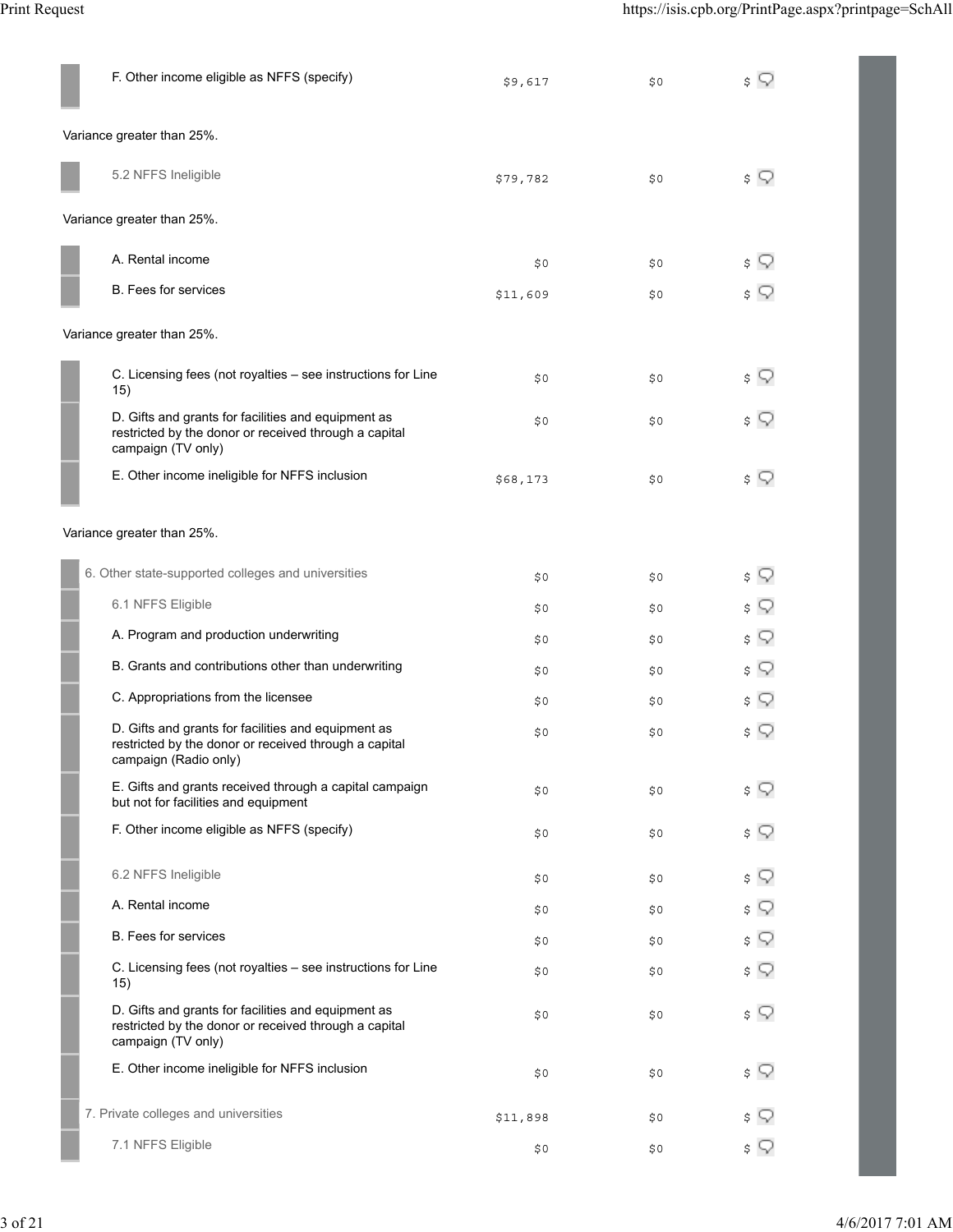| A. Program and production underwriting                                                                                                | \$0      | \$0      | \$         |
|---------------------------------------------------------------------------------------------------------------------------------------|----------|----------|------------|
| B. Grants and contributions other than underwriting                                                                                   | \$0      | \$0      | \$         |
| C. Appropriations from the licensee                                                                                                   | \$0      | \$0      | \$         |
| D. Gifts and grants for facilities and equipment as<br>restricted by the donor or received through a capital<br>campaign (Radio only) | \$0      | \$0      | $\sqrt{ }$ |
| E. Gifts and grants received through a capital campaign<br>but not for facilities and equipment                                       | \$0      | \$0      | $\sqrt{ }$ |
| F. Other income eligible as NFFS (specify)                                                                                            | \$0      | \$0      | \$ W       |
| 7.2 NFFS Ineligible                                                                                                                   | \$11,898 | \$0      | \$ Q       |
| Variance greater than 25%.                                                                                                            |          |          |            |
| A. Rental income                                                                                                                      | \$0      | \$0      | \$ ?       |
| <b>B.</b> Fees for services                                                                                                           | \$0      | \$0      | Q<br>\$    |
| C. Licensing fees (not royalties - see instructions for Line<br>15)                                                                   | \$0      | \$0      | \$ ?       |
| D. Gifts and grants for facilities and equipment as<br>restricted by the donor or received through a capital<br>campaign (TV only)    | \$0      | \$0      | \$ Q       |
| E. Other income ineligible for NFFS inclusion                                                                                         | \$11,898 | \$0      | \$ ?       |
| Variance greater than 25%.                                                                                                            |          |          |            |
| 8. Foundations and nonprofit associations                                                                                             | \$94,480 | \$27,788 | \$         |
| 8.1 NFFS Eligible                                                                                                                     | \$55,350 | \$27,788 | \$ V       |
| Variance greater than 25%.                                                                                                            |          |          |            |
| A. Program and production underwriting                                                                                                | \$41,656 | \$24,122 | $\sqrt{ }$ |
| Variance greater than 25%.                                                                                                            |          |          |            |
| B. Grants and contributions other than underwriting                                                                                   | \$13,694 | \$3,666  | \$ Y       |
| Variance greater than 25%.                                                                                                            |          |          |            |
| C. Gifts and grants for facilities and equipment as<br>restricted by the donor or received through a capital<br>campaign (Radio only) | \$0      | \$0      | $\sqrt{ }$ |
| D. Gifts and grants received through a capital campaign<br>but not for facilities and equipment                                       | \$0      | \$0      | \$<br>Q    |
| E. Other income eligible as NFFS (specify)                                                                                            | \$0      | \$0      | \$         |
| 8.2 NFFS Ineligible                                                                                                                   | \$39,130 | \$0      | \$ V       |

Variance greater than 25%.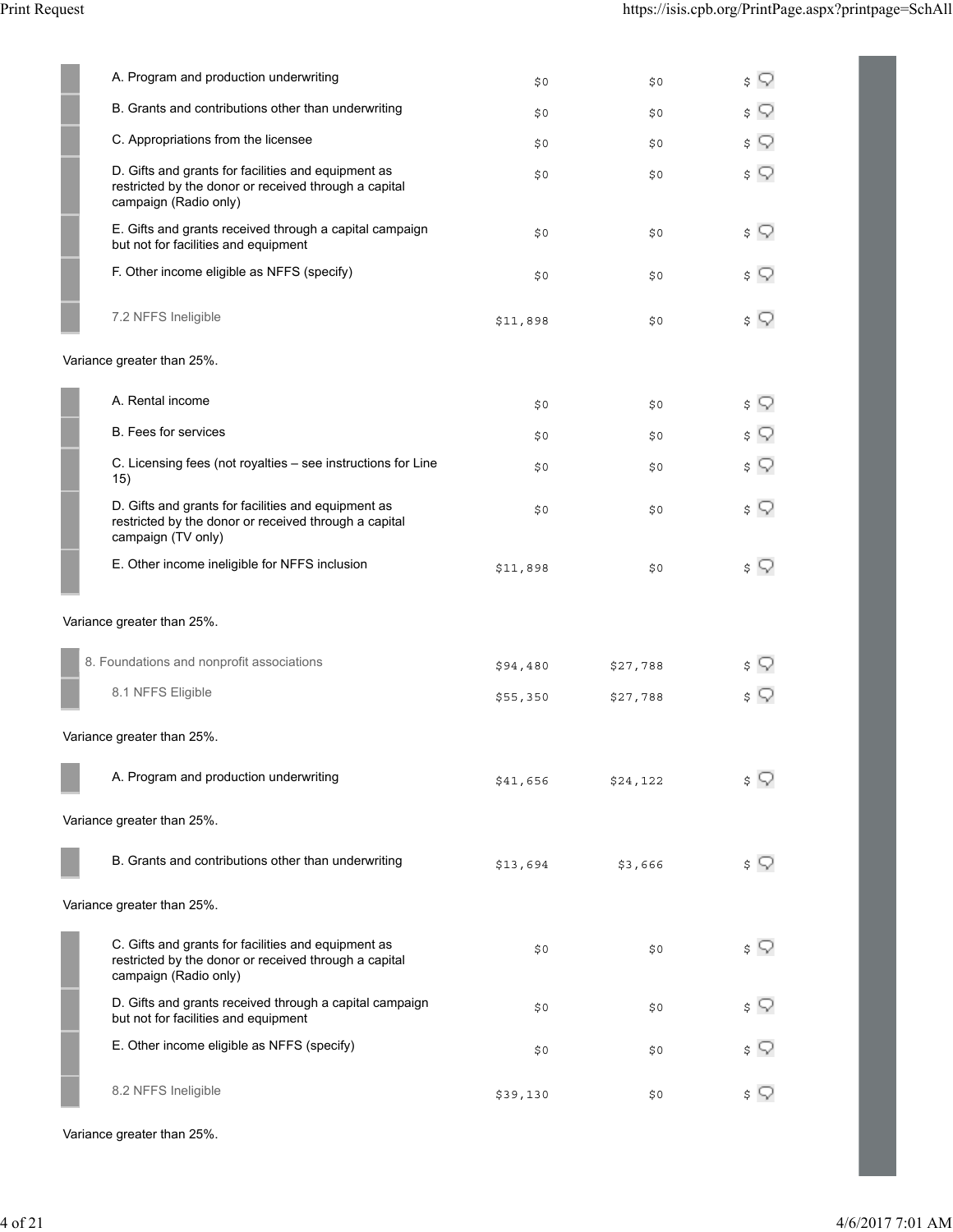|                            | A. Rental income                                                                                                                                                                         | \$0\$     | \$0       | $\sqrt{ }$ |
|----------------------------|------------------------------------------------------------------------------------------------------------------------------------------------------------------------------------------|-----------|-----------|------------|
|                            | B. Fees for services                                                                                                                                                                     | \$0       | \$0       | $\sqrt{ }$ |
|                            | C. Licensing fees (not royalties - see instructions for Line<br>15)                                                                                                                      | \$0       | \$0       | $\sqrt{ }$ |
|                            | D. Gifts and grants for facilities and equipment as<br>restricted by the donor or received through a capital<br>campaign (TV only)                                                       | \$0       | \$0       | \$ ?       |
|                            | E. Other income ineligible for NFFS inclusion                                                                                                                                            | \$39,130  | \$0       | \$ Y       |
|                            | Variance greater than 25%.                                                                                                                                                               |           |           |            |
|                            | 9. Business and Industry                                                                                                                                                                 | \$154,704 | \$111,900 | $\sqrt{ }$ |
|                            | 9.1 NFFS Eligible                                                                                                                                                                        | \$113,805 | \$111,900 | $\sqrt{ }$ |
|                            | A. Program and production underwriting                                                                                                                                                   | \$113,805 | \$111,900 | \$ Q       |
|                            | B. Grants and contributions other than underwriting                                                                                                                                      | \$0       | \$0       | $\sqrt{ }$ |
|                            | C. Gifts and grants for facilities and equipment as<br>restricted by the donor or received through a capital<br>campaign (Radio only)                                                    | \$0       | \$0       | \$ ?       |
|                            | D. Gifts and grants received through a capital campaign<br>but not for facilities and equipment                                                                                          | \$0       | \$0       | \$ ?       |
|                            | E. Other income eligible as NFFS (specify)                                                                                                                                               | \$0       | \$0       | $\sqrt{ }$ |
|                            | 9.2 NFFS Ineligible                                                                                                                                                                      | \$40,899  | \$0       | \$ Y       |
|                            | Variance greater than 25%.                                                                                                                                                               |           |           |            |
|                            | A. Rental income                                                                                                                                                                         | \$0       | \$0       | $\sqrt{ }$ |
|                            | <b>B.</b> Fees for services                                                                                                                                                              | \$0\$     | \$0       | \$ ?       |
|                            | C. Licensing fees (not royalties - see instructions for Line<br>15)                                                                                                                      | $\$0$     | $\$0$     | \$ ?       |
|                            | D. Gifts and grants for facilities and equipment as<br>restricted by the donor or received through a capital<br>campaign (TV only)                                                       | \$0       | \$0       | \$ V       |
|                            | E. Other income ineligible for NFFS inclusion                                                                                                                                            | \$40,899  | \$0       | \$ Y       |
| Variance greater than 25%. |                                                                                                                                                                                          |           |           |            |
|                            | 10. Memberships and subscriptions (net of membership bad<br>debt expense)                                                                                                                | \$183,291 | \$184,051 | \$ Q       |
|                            | 10.1 NFFS Exclusion - Fair market value of premiums<br>that are not of insubstantial value                                                                                               | \$0       | \$19,614  | \$ Y       |
|                            | 10.2 NFFS Exclusion - Membership bad debt expense<br>(unless netted from the total in Line 10)<br>2015 data<br>2016 data<br>10.3 Total number of<br>9<br>1,495<br>1,670<br>contributors. | \$0       | \$0       | \$ Y       |
|                            |                                                                                                                                                                                          |           |           |            |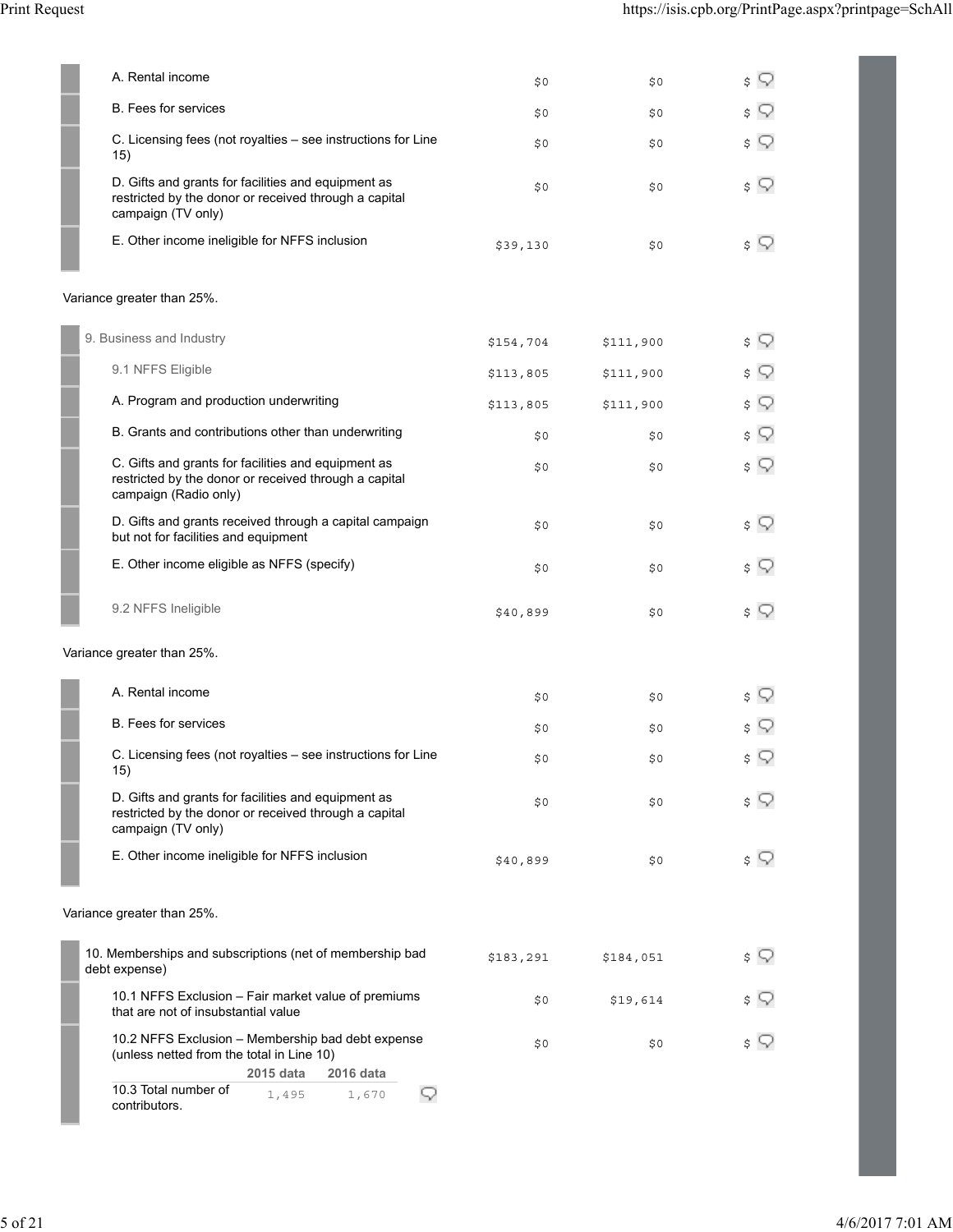|                            | 11. Revenue from Friends groups less any revenue included<br>on line 10                                                                         | \$0\$            | \$0              | $\sqrt{ }$      |  |
|----------------------------|-------------------------------------------------------------------------------------------------------------------------------------------------|------------------|------------------|-----------------|--|
|                            | 2015 data<br>2016 data<br>11.1 Total number of<br>$\circ$<br>$\circ$<br>Q<br>Friends contributors.                                              |                  |                  |                 |  |
|                            | 12. Subsidiaries and other activities unrelated to public<br>broadcasting (See instructions)                                                    | \$0\$            | \$0              | $\sqrt{ }$      |  |
|                            | A. Nonprofit subsidiaries involved in telecommunications<br>activities                                                                          | \$0              | \$0              | \$ ?            |  |
|                            | B. NFFS Ineligible - Nonprofit subsidiaries not involved<br>in telecommunications activities                                                    | \$0\$            | \$0              | \$ ?            |  |
|                            | C. NFFS Ineligible - For-profit subsidiaries regardless of<br>the nature of its activities                                                      | \$0\$            | \$0              | \$ ?            |  |
|                            | D. NFFS Ineligible - Other activities unrelated to public<br>brodcasting                                                                        | \$0\$            | \$0              | $\sqrt{ }$      |  |
|                            | <b>Form of Revenue</b>                                                                                                                          | <b>2015 data</b> | <b>2016</b> data | <b>Revision</b> |  |
|                            | 13. Auction revenue (see instructions for Line 13)                                                                                              | \$0\$            | \$10,592         | \$ ?            |  |
|                            | A. Gross auction revenue                                                                                                                        | \$57,512         | \$39,297         | \$ Q            |  |
|                            | Variance greater than 25%.                                                                                                                      |                  |                  |                 |  |
|                            | B. Direct auction expenses                                                                                                                      | \$84,938         | \$28,705         | $\sqrt{ }$      |  |
|                            | Variance greater than 25%.                                                                                                                      |                  |                  |                 |  |
|                            | 14. Special fundraising activities (see instructions for Line 14)                                                                               | \$0\$            | \$4,177          | $\sqrt{ }$      |  |
|                            | A. Gross special fundraising revenues                                                                                                           | \$0\$            | \$4,177          | \$ ?            |  |
|                            | B. Direct special fundraising expenses                                                                                                          | \$0              | \$0              | s Q             |  |
|                            | 15. Passive income                                                                                                                              | \$16,419         | \$1,044          | \$ Q            |  |
|                            | A. Interest and dividends (other than on endowment<br>funds)                                                                                    | \$0              | \$0              | \$ Q            |  |
|                            | <b>B.</b> Royalties                                                                                                                             | \$14,965         | \$0              | \$ Y            |  |
|                            | Variance greater than 25%.                                                                                                                      |                  |                  |                 |  |
|                            | C. PBS or NPR pass-through copyright royalties                                                                                                  | \$1,454          | \$1,044          | $\sqrt{ }$      |  |
| Variance greater than 25%. |                                                                                                                                                 |                  |                  |                 |  |
|                            | 16. Gains and losses on investments, charitable trusts and<br>gift annuities and sale of other assets (other than endowment<br>funds)           | \$0              | \$0              | \$ ?            |  |
|                            | A. Gains from sales of property and equipment (do not<br>report losses)                                                                         | \$0\$            | \$0              | \$ ?            |  |
|                            | B. Realized gains/losses on investments (other than<br>endowment funds)                                                                         | \$0              | \$0              | \$ ?            |  |
|                            | C. Unrealized gains/losses on investments and actuarial<br>gains/losses on charitable trusts and gift annuities (other<br>than endowment funds) | \$0\$            | \$0              | \$ ?            |  |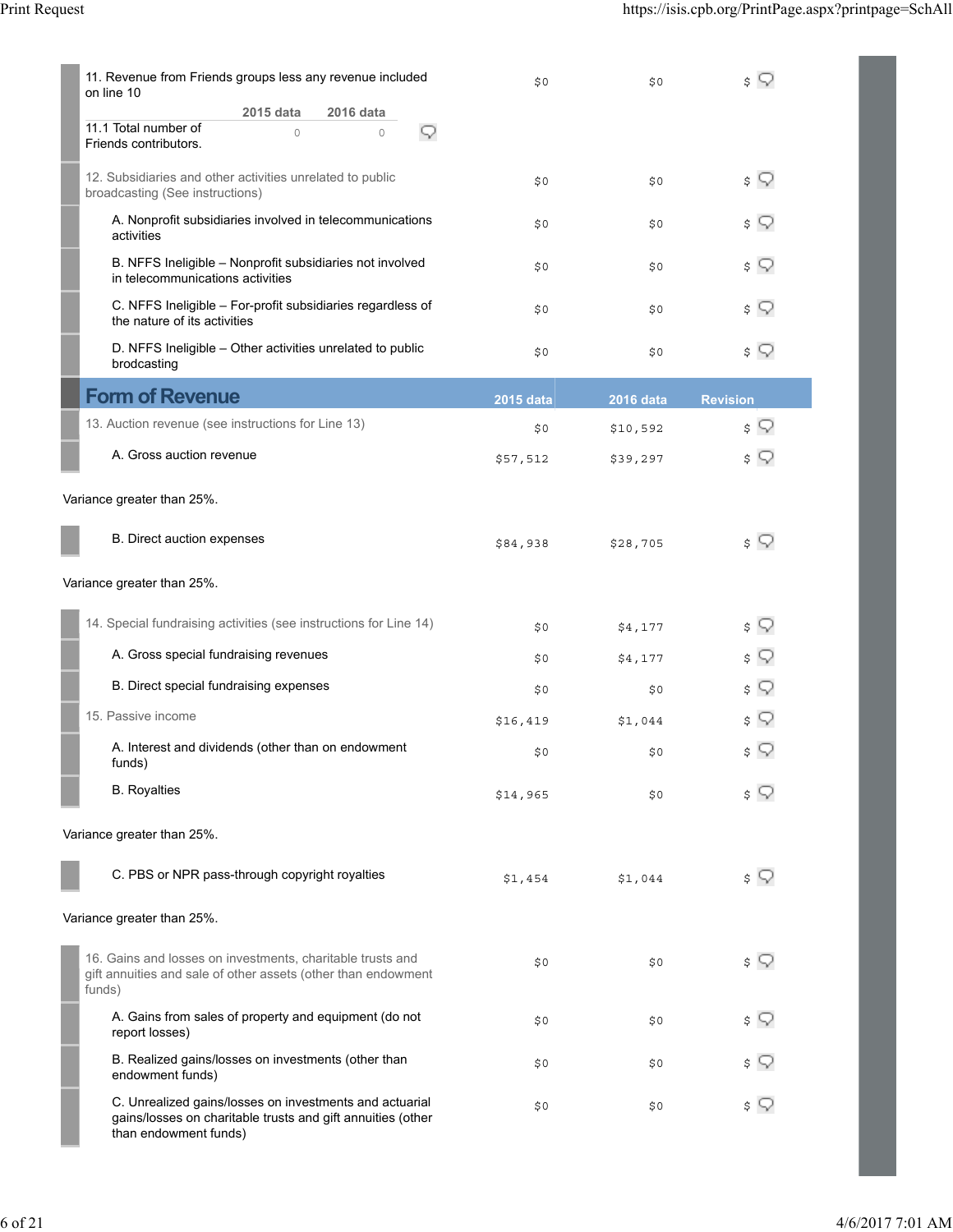| 17. Endowment revenue                                                                                                                                       | \$0         | \$0              | s Q             |
|-------------------------------------------------------------------------------------------------------------------------------------------------------------|-------------|------------------|-----------------|
| A. Contributions to endowment principal                                                                                                                     | \$0         | \$0              | \$ Q            |
| B. Interest and dividends on endowment funds                                                                                                                | \$0         | \$0              | \$ Y            |
| C. Realized net investment gains and losses on<br>endowment funds (if this is a negative amount, add a<br>hyphen, e.g., "-1,765")                           | \$0         | \$0              | \$ Q            |
| D. Unrealized net investment gains and losses on<br>endowment funds (if this is a negative amount, add a<br>hyphen, e.g., "-1,765")                         | \$0         | \$0              | $\sqrt{ }$      |
| 18. Capital fund contributions from individuals (see<br>instructions)                                                                                       | \$0         | \$0              | s Q             |
| A. Facilities and equipment (except funds received from<br>federal or public broadcasting sources)                                                          | \$0         | \$0              | $\sqrt{ }$      |
| <b>B.</b> Other                                                                                                                                             | \$0         | \$0              | $\sqrt{ }$      |
| 19. Gifts and bequests from major individual donors<br>2015 data<br>2016 data<br>19.1 Total number of<br>Q<br>$\circ$<br>$\circ$<br>major individual donors | \$0         | \$0              | s V             |
| 20. Other Direct Revenue                                                                                                                                    | \$0         | \$0              | $\sqrt{ }$      |
| 21. Total Revenue (Sum of lines 1 through 12, 13.A, 14.A,<br>and 15 through 20)                                                                             | \$3,147,734 | \$2,932,068      | s V             |
| Click here to view all NFFS Eligible revenue on Lines 3<br>through 9.                                                                                       |             |                  |                 |
| Click here to view all NFFS Ineligible revenue on Lines 3<br>through 9.                                                                                     |             |                  |                 |
| <b>Adjustments to Revenue</b>                                                                                                                               | 2015 data   | <b>2016 data</b> | <b>Revision</b> |
| 22. Federal revenue from line 1.                                                                                                                            | \$4,350     | \$0              | $\sqrt{ }$      |
| Variance greater than 25%.                                                                                                                                  |             |                  |                 |
| 23. Public broadcasting revenue from line 2.                                                                                                                | \$791,318   | \$658,966        | s Q             |
| 24. Capital funds exclusion—TV (3.2D, 4.2D, 5.2D, 6.2D,                                                                                                     | \$0         | \$0              | $\sqrt{ }$      |

| 7.2D, 8.2D, 9.2D, 18A)                                                                 | ں جب      | ں جب     | $\sim$ $\sim$ |
|----------------------------------------------------------------------------------------|-----------|----------|---------------|
| 25. Revenue on line 20 not meeting the source, form,<br>purpose, or recipient criteria | \$0       | \$0      | \$ Y          |
| 26. Other automatic subtractions from total revenue                                    | \$229,221 | \$48,319 | \$ Y          |
| A. Auction expenses – limited to the lesser of lines 13a or<br>13 <sub>b</sub>         | \$57,512  | \$28,705 | \$ Q          |
| Variance greater than 25%.                                                             |           |          |               |
| B. Special fundraising event expenses – limited to the                                 | ŠΩ        | S O      |               |

| B. Special fundraising event expenses – limited to the<br>lesser of lines 14a or 14b | S0  | S0  | \$ Y       |
|--------------------------------------------------------------------------------------|-----|-----|------------|
| C. Gains from sales of property and equipment – line 16a                             | \$0 | S O | \$ Y       |
| D. Realized gains/losses on investments (other than<br>endowment funds) – line 16b   | \$0 | SO. | $\sqrt{ }$ |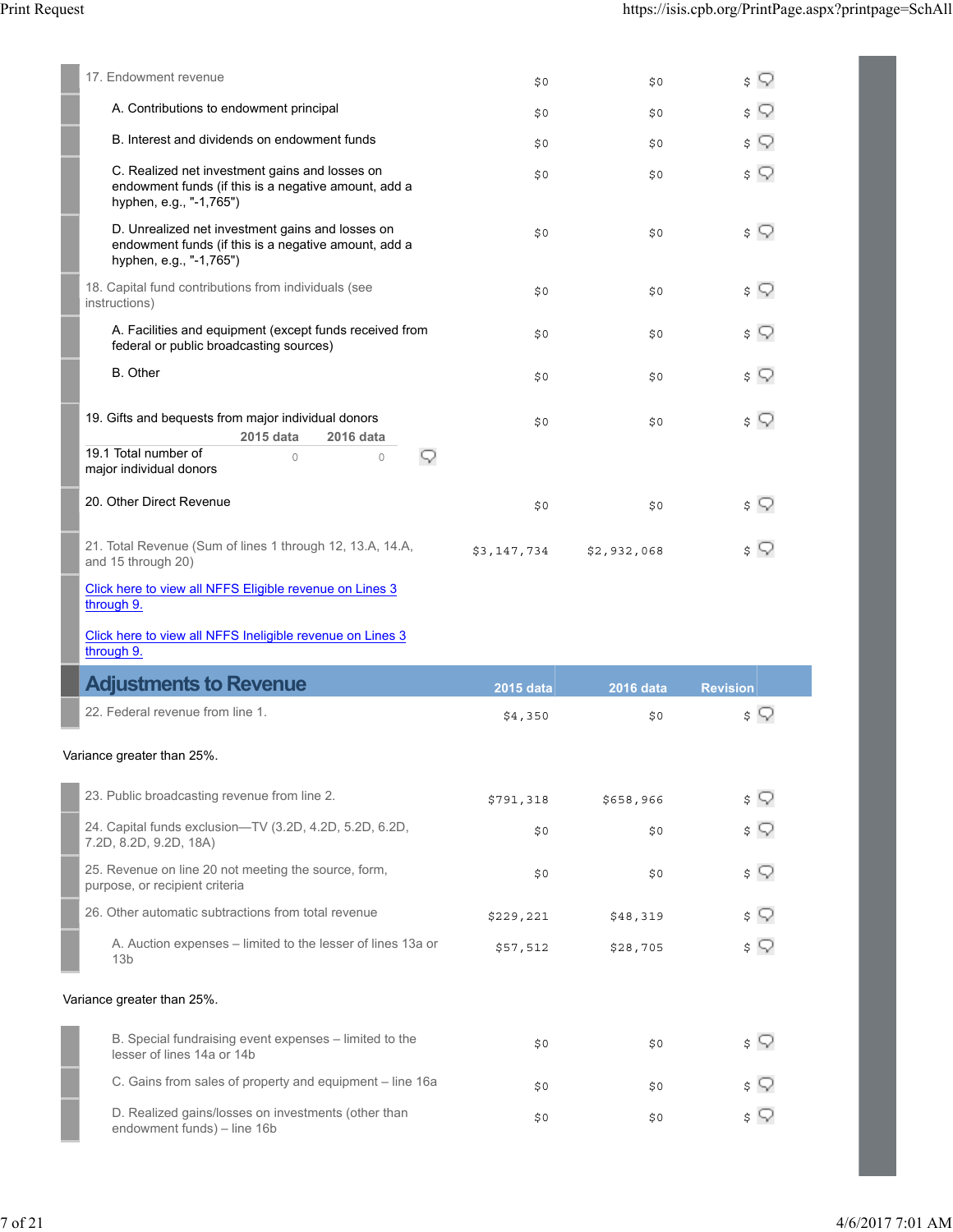$\overline{\phantom{a}}$ 

| E. Unrealized investment and actuarial gains/losses<br>(other than endowment funds) - line 16c                                                               | \$0         | \$0         | $\sqrt{ }$ |
|--------------------------------------------------------------------------------------------------------------------------------------------------------------|-------------|-------------|------------|
| F. Realized and unrealized net investment gains/losses<br>on endowment funds - line 17c, line 17d                                                            | \$0         | \$0         | $\sqrt{ }$ |
| G. Rental income (3.2A, 4.2A, 5.2A, 6.2A, 7.2A, 8.2A,<br>9.2A)                                                                                               | \$0         | \$0         | $\sqrt{ }$ |
| H. Fees for services (3.2B, 4.2B, 5.2B, 6.2B, 7.2B, 8.2B,<br>9.2B)                                                                                           | \$11,609    | \$0         | $\sqrt{ }$ |
| Variance greater than 25%.                                                                                                                                   |             |             |            |
| I. Licensing Fees (3.2C, 4.2C, 5.2C, 6.2C, 7.2C, 8.2C,<br>9.2C                                                                                               | \$0         | \$0         | \$ ?       |
| J. Other revenue ineligible as NFFS (3.2E, 4.2E, 5.2E,<br>6.2E, 7.2E, 8.2E, 9.2E)                                                                            | \$160, 100  | \$0         | $\sqrt{ }$ |
| Variance greater than 25%.                                                                                                                                   |             |             |            |
| K. FMV of high-end premiums (Line 10.1)                                                                                                                      | \$0         | \$19,614    | $\sqrt{ }$ |
| L. Membership bad debt expense (Line 10.2)                                                                                                                   | \$0         | \$0         | \$ ?       |
| M. Revenue from subsidiaries and other activities<br>ineligible as NFFS (12.B, 12.C, 12.D)                                                                   | \$0         | \$0         | $\sqrt{2}$ |
| 27. Total Direct Nonfederal Financial Support (Line 21 less)<br>Lines 22 through 26). (Forwards to line 1 of the Summary of<br>Nonfederal Financial Support) | \$2,122,845 | \$2,224,783 | \$ ?       |

| <b>Comments</b>                            |                                                                                                   |             |               |             |                       |
|--------------------------------------------|---------------------------------------------------------------------------------------------------|-------------|---------------|-------------|-----------------------|
| <b>Comment</b>                             | <b>Name</b>                                                                                       | <b>Date</b> | <b>Status</b> |             |                       |
| <b>WIPB-TV (1767)</b><br><b>Muncie, IN</b> | <b>Schedule B WorkSheet</b>                                                                       |             |               |             |                       |
|                                            |                                                                                                   |             | 2015          | 2016        | <b>Revision</b>       |
|                                            | 1. Determine Station net direct expenses                                                          |             |               |             |                       |
|                                            | 1a. Total station operating expenses and capital outlays<br>(forwards from line 10 of Schedule E) |             | \$4,186,129   | \$3,846,905 | $\mathfrak{s} \nabla$ |
|                                            | Deductions (lines 1b.1. through 1b.7.):<br>1b.1. Capital outlays (from Schedule E, line 9 total)  |             | \$0           | \$18,588    | $\sqrt{ }$            |
|                                            | 1b.2. Depreciation                                                                                |             | \$349,319     | \$109,033   | \$ ?                  |
|                                            | Variance greater than 25%.                                                                        |             |               |             |                       |
|                                            | 1b.3. Amortization                                                                                |             | \$0           | \$0         | \$ Q                  |
|                                            | 1b.4. In-kind contributions (services and other<br>assets)                                        |             | \$36,330      | \$42,856    | \$ ?                  |
|                                            | 1b.5. Indirect administrative support (see Guidelines<br>for instructions)                        |             | \$657,579     | \$638,198   | $\sqrt{ }$            |
|                                            | 1b.6. Donated property and equipment (if not<br>included on line 1b.1)                            |             | \$0           | \$0         | \$ ?                  |
|                                            | 1b.7. Other                                                                                       |             | \$193,423     | \$9,901     | \$ Y                  |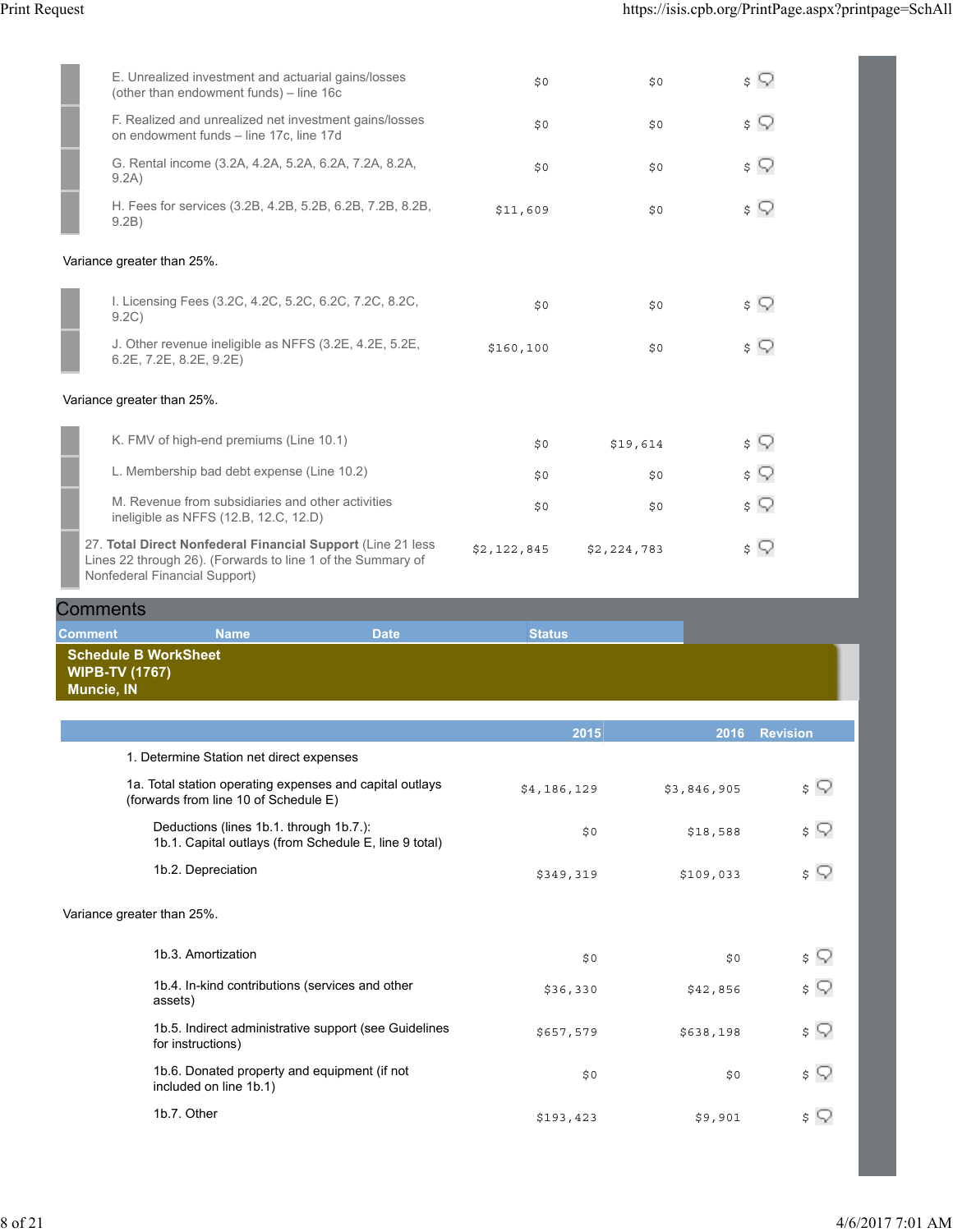|                                                                                                                                                                                                                                                                                                                               |                          |                       | 2015                  |                     | 2016 Revision            |
|-------------------------------------------------------------------------------------------------------------------------------------------------------------------------------------------------------------------------------------------------------------------------------------------------------------------------------|--------------------------|-----------------------|-----------------------|---------------------|--------------------------|
| <b>Description</b><br>Foundation                                                                                                                                                                                                                                                                                              | <b>Amount</b><br>\$9,901 | <b>Revision</b><br>\$ |                       |                     |                          |
| Variance greater than 25%.                                                                                                                                                                                                                                                                                                    |                          |                       |                       |                     |                          |
| 1b.8. Total deductions                                                                                                                                                                                                                                                                                                        |                          |                       | \$1,236,651           | \$818,576           | $\sqrt{ }$               |
| Variance greater than 25%.                                                                                                                                                                                                                                                                                                    |                          |                       |                       |                     |                          |
| 1c. Station net direct expenses                                                                                                                                                                                                                                                                                               |                          |                       | \$2,949,478           | \$3,028,329         | \$ Q                     |
| 2. Institutional support rate calculation (Note: Choose one<br>method only - either 2a or 2b)                                                                                                                                                                                                                                 |                          |                       |                       |                     |                          |
| 2a. Net direct expense method                                                                                                                                                                                                                                                                                                 |                          |                       |                       |                     |                          |
| 2a.1. Station net direct Expenses (forwards from line<br>1)                                                                                                                                                                                                                                                                   |                          |                       | \$2,949,478           | \$3,028,329         | $\sqrt{ }$               |
| 2a.2. Licensee net direct activities                                                                                                                                                                                                                                                                                          |                          |                       | \$184,776,940         | \$189,204,014       | \$ ?                     |
| 2a.3. Percentage of allocation (2a.1 divided by 2a.2)<br>(forward to line 2c.5 below)                                                                                                                                                                                                                                         |                          |                       | %1.596237             | %1.600563           | $\ast$ $\heartsuit$      |
| 2b. Salaries and wages method                                                                                                                                                                                                                                                                                                 |                          |                       |                       |                     |                          |
| 2b.1. Station salaries and wages                                                                                                                                                                                                                                                                                              |                          |                       | \$0                   | \$0                 | \$ ?                     |
| 2b.2. Licensee salaries and wages for direct activities                                                                                                                                                                                                                                                                       |                          |                       | \$0                   | \$0                 | \$ ?                     |
| 2b.3. Percentage of allocation (2b.1 divided by 2b.2)<br>(forward to line 2c.5 below)                                                                                                                                                                                                                                         |                          |                       | န္                    | 80                  | $\ast$ $\heartsuit$      |
| 2c. Institutional support calculation                                                                                                                                                                                                                                                                                         |                          |                       |                       |                     |                          |
| 2c.1. Choose applicable cost groups that benefit the<br>station                                                                                                                                                                                                                                                               |                          |                       |                       |                     | Q                        |
| ⊔<br><b>Budget and Analysis</b><br>$\Box$<br><b>Campus Mail Service</b><br><b>Computer Operations</b><br>⊔<br><b>Financial Operations</b><br>□<br>Human Resources<br>□<br>Insurance<br>⊔<br><b>Internal Audit</b><br>□<br>Legal<br>⊔<br>Payroll<br>□<br>President's Office<br>Purchasing<br>□<br>Other<br>□<br>Not Applicable |                          |                       |                       |                     |                          |
| 2c.2. Costs per licensee financial statements                                                                                                                                                                                                                                                                                 |                          |                       |                       |                     |                          |
| 2c.3. LESS: Cost groups that do not benefit the<br>operations of the public broadcast station                                                                                                                                                                                                                                 |                          |                       | \$39,201,834<br>\$0\$ | \$36,584,434<br>\$0 | $\sqrt{ }$<br>$\sqrt{ }$ |
| 2c.4. Costs benefiting station operations                                                                                                                                                                                                                                                                                     |                          |                       |                       |                     | \$ ?                     |
| 2c.5. Percentage of allocation (from line 2a.3 or 2b.3)                                                                                                                                                                                                                                                                       |                          |                       | \$39,201,834          | \$36,584,434        |                          |
|                                                                                                                                                                                                                                                                                                                               |                          |                       | %1.596237             | %1.600563           | $\sqrt[3]{\sqrt{2}}$     |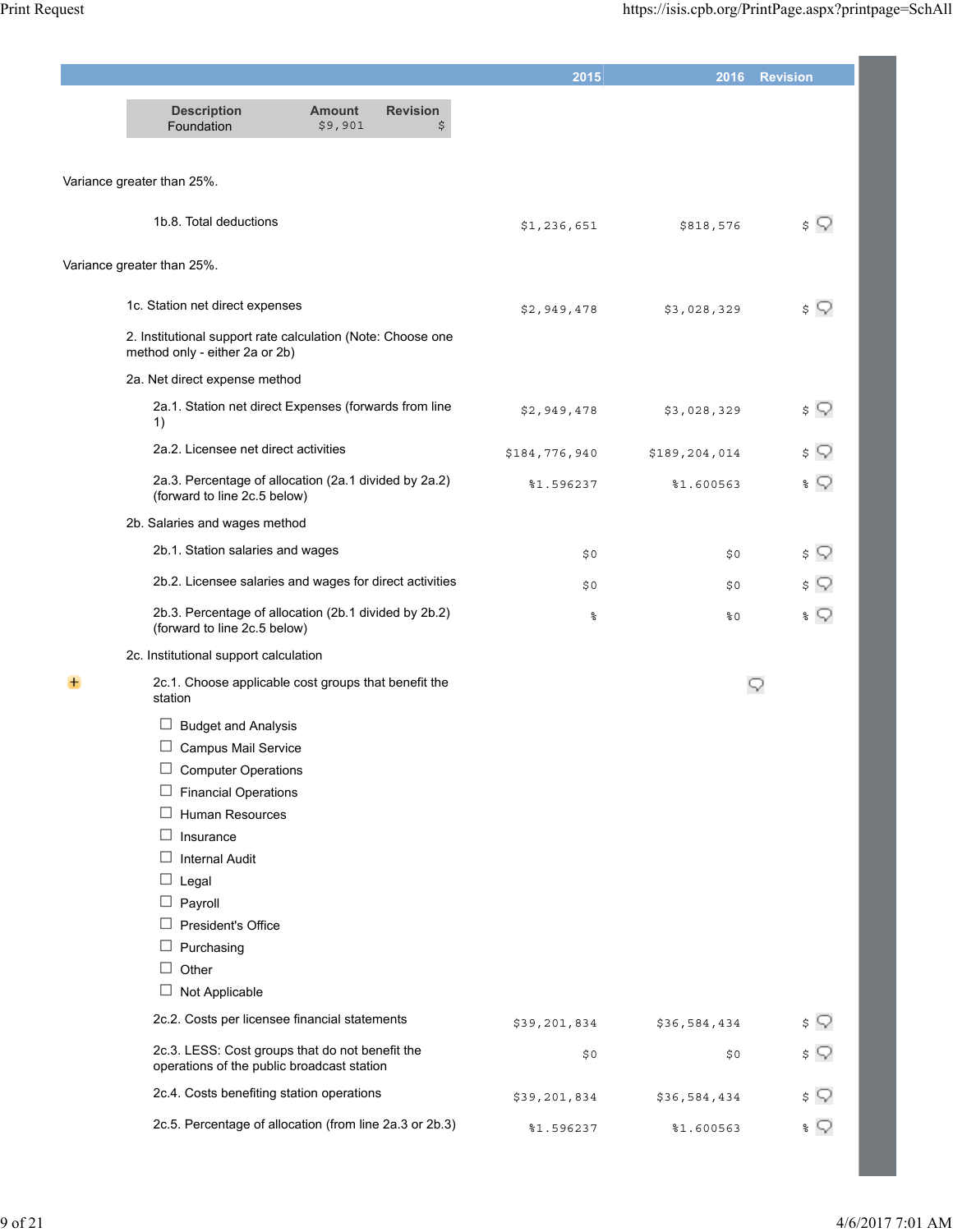|                                                              |                                                                                               |                 | 2015          | 2016        | <b>Revision</b> |
|--------------------------------------------------------------|-----------------------------------------------------------------------------------------------|-----------------|---------------|-------------|-----------------|
|                                                              | 2c.6. Total institutional costs benefiting station<br>operations                              |                 | \$625,754     | \$585,556   | $\sqrt{2}$      |
|                                                              | 3. Physical plant support rate calculation                                                    |                 |               |             |                 |
|                                                              | 3a. Net square footage occupied by station                                                    |                 | 6,762         | 13,859      | Q               |
| Variance greater than 25%.                                   |                                                                                               |                 |               |             |                 |
|                                                              | 3b. Licensee's net assignable square footage                                                  |                 | 3,082,832     | 3,084,890   |                 |
|                                                              | 3c. Percentage of allocation (3a divided by 3b)<br>(forward to line 3d.5 below)               |                 | 80.219344     | %0.449254   | နွ              |
|                                                              | 3d.1. Choose applicable cost groups that benefit the<br>station                               |                 |               |             |                 |
|                                                              | □<br><b>Building Maintenance</b>                                                              |                 |               |             |                 |
|                                                              | □<br><b>Custodial Services</b>                                                                |                 |               |             |                 |
|                                                              | □<br>Director of Operations                                                                   |                 |               |             |                 |
|                                                              | ⊔<br><b>Elevator Maintenance</b>                                                              |                 |               |             |                 |
|                                                              | ⊔<br>Grounds and Landscaping                                                                  |                 |               |             |                 |
|                                                              | □<br><b>Motor Pool</b>                                                                        |                 |               |             |                 |
|                                                              | □<br>Refuse Disposal                                                                          |                 |               |             |                 |
|                                                              | Roof Maintenance                                                                              |                 |               |             |                 |
|                                                              | $\Box$<br><b>Utilities</b>                                                                    |                 |               |             |                 |
|                                                              | □<br><b>Security Services</b>                                                                 |                 |               |             |                 |
|                                                              | ⊔<br><b>Facilities Planning</b>                                                               |                 |               |             |                 |
|                                                              | □<br>Other                                                                                    |                 |               |             |                 |
|                                                              | ⊔<br>Not Applicable                                                                           |                 |               |             |                 |
|                                                              | 3d.2. Costs per licensee financial statements                                                 |                 | \$3,387,100   | \$3,635,328 | \$              |
|                                                              | 3d.3. LESS: Cost groups that do not benefit the<br>operations of the public broadcast station |                 | \$0           | \$0         | s V             |
|                                                              | 3d.4. Costs benefiting station operations                                                     |                 | \$3,387,100   | \$3,635,328 | \$ Q            |
|                                                              | 3d.5. Percentage of allocation (from line 3c.)                                                |                 | 80.219344     | 80.449254   | $\sqrt{ }$      |
|                                                              | 3d.6. Total physical plant support costs benefiting<br>station operations                     |                 | \$7,429       | \$16,331    | $\sqrt{ }$      |
| Variance greater than 25%.                                   |                                                                                               |                 |               |             |                 |
|                                                              | 4. Total costs benefiting station operations (forwards<br>to line1 on tab3)                   |                 | \$633,183     | \$601,887   | $\sqrt{ }$      |
| <b>Comments</b>                                              |                                                                                               |                 |               |             |                 |
| Comment                                                      | <b>Name</b>                                                                                   | <b>Date</b>     | <b>Status</b> |             |                 |
| <b>Occupancy List</b><br><b>WIPB-TV (1767)</b><br>Muncie, IN |                                                                                               |                 |               |             |                 |
|                                                              | <b>Type of Occupancy</b>                                                                      | <b>Location</b> |               |             | <b>Value</b>    |
| ĸ.                                                           | Building                                                                                      |                 |               |             | 481 $\bigcirc$  |
|                                                              | Annual Value Computations for buildings and tower facilities                                  |                 |               |             |                 |
|                                                              |                                                                                               |                 |               |             |                 |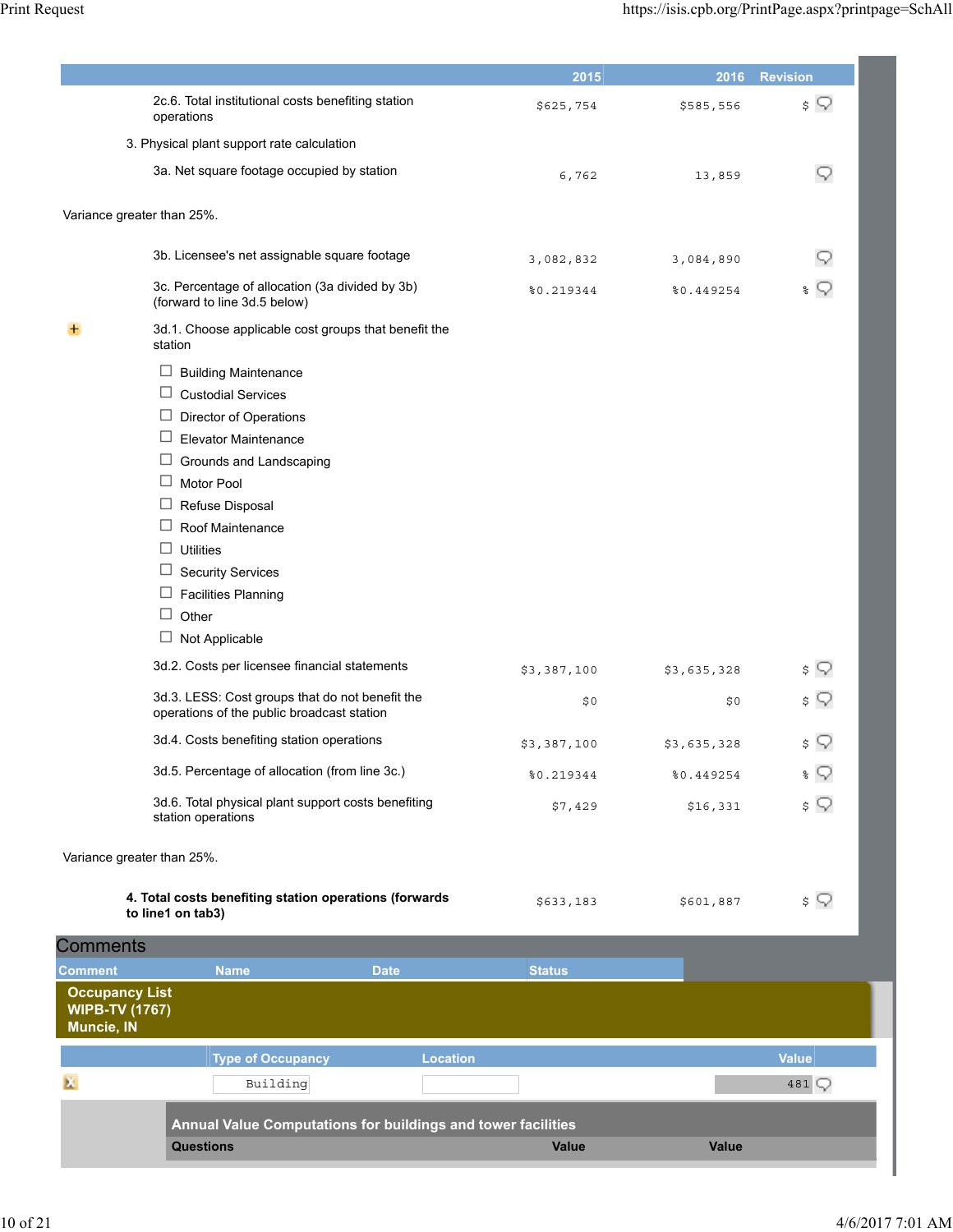| <b>Type of Occupancy</b>                                                                                                                                       | <b>Location</b> |                 | <b>Value</b> |
|----------------------------------------------------------------------------------------------------------------------------------------------------------------|-----------------|-----------------|--------------|
| <b>Questions</b>                                                                                                                                               | Value           | <b>Value</b>    |              |
| 1. Record building at original cost or at fair<br>market value at the time the station took<br>possession (use fair value only if original<br>cost is unknown) | 50              | \$0             |              |
| 2. Total original cost of major<br>improvements                                                                                                                | \$88042         | \$0             |              |
| 3. Subtract federal and CPB funds used in<br>construction or improvements                                                                                      | \$0             | \$0             |              |
| 4. Total non federal value of<br>building/improvements                                                                                                         | \$88042         | \$0             |              |
| 5. Enter year constructed or acquired                                                                                                                          | year 2001       | year 0          |              |
| 6. Estimated useful life of<br>building/improvements from date of<br>acquisition or construction                                                               | years 20        | years 0         |              |
| 7. Remaining useful life of building<br>(includes current reporting year) - if<br>remaining useful life is zero, do not<br>continue this computation           | years 5         | years 0         |              |
| 8. Annual value (line 4 divided by line 6)                                                                                                                     | \$4402          | \$0             |              |
| 9. Station's prorata use of building                                                                                                                           | 810.92          | $\frac{6}{6}$ 0 |              |
| 10. Annual prorated value (product of lines<br>8 and 9)                                                                                                        | % 480.6984      | $\frac{8}{6}$ 0 |              |
| 11. Payments made to building as a part of<br>the lease or rental agreement                                                                                    | \$0             | \$0             |              |
| 12. Payments recieved from others as a<br>part of a sublease or rental agreement                                                                               | \$0             | \$0             |              |
| 13. Annual value for NFFS purposes (line<br>10 less lines 11 and 12)                                                                                           | \$480.6984      | \$0             |              |
|                                                                                                                                                                |                 |                 |              |
| Building                                                                                                                                                       |                 |                 | 1,756        |

| Value<br>\$0 | <b>Value</b><br>\$0 |
|--------------|---------------------|
|              |                     |
|              |                     |
| \$321561     | \$0                 |
| \$0          | \$0                 |
| \$321561     | \$0                 |
| year 2002    | year 0              |
| years 20     | years 0             |
| years 6      | years 0             |
|              |                     |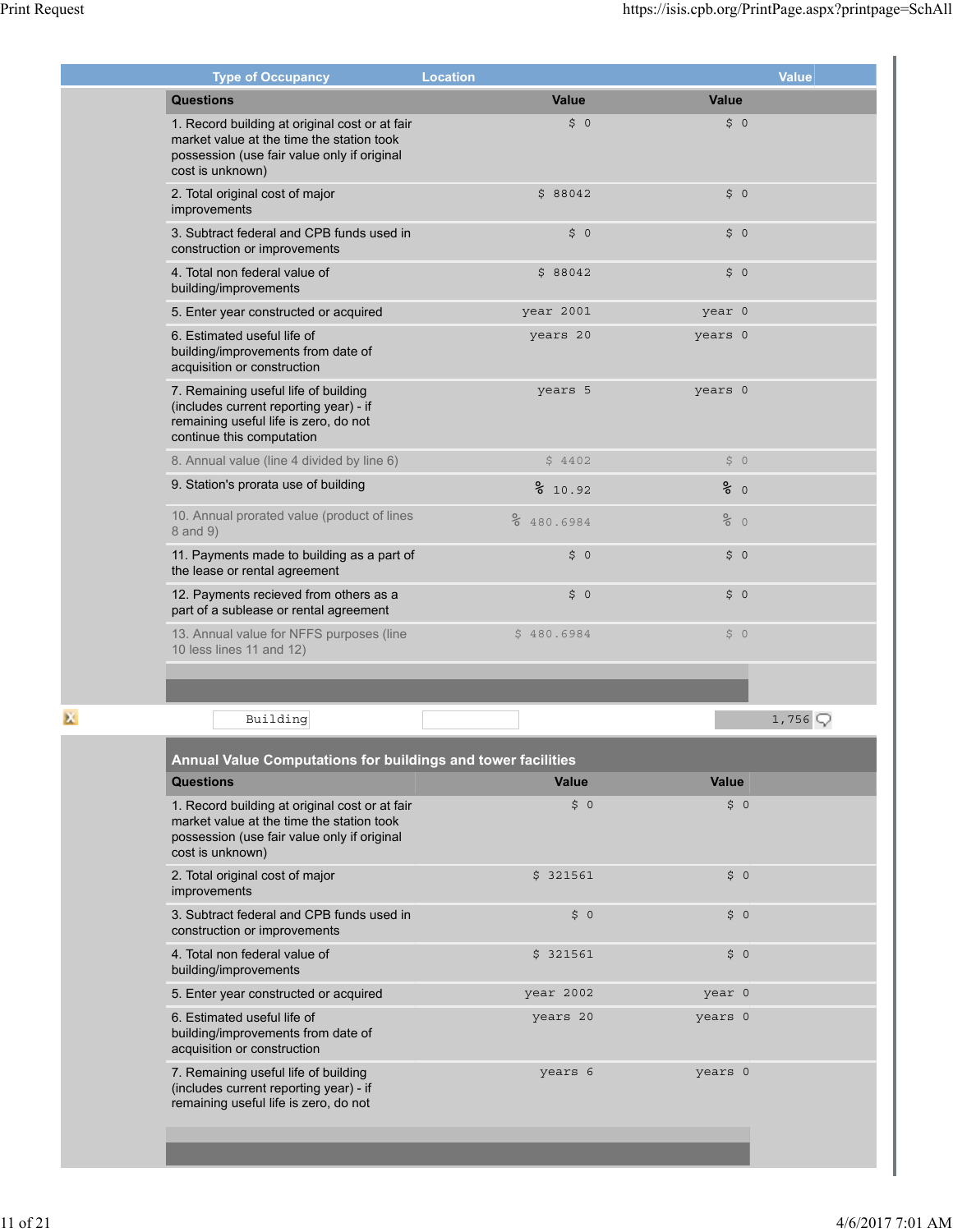|   | <b>Type of Occupancy</b>                                                                                                                                       | <b>Location</b>            |              | <b>Value</b> |
|---|----------------------------------------------------------------------------------------------------------------------------------------------------------------|----------------------------|--------------|--------------|
|   | <b>Questions</b>                                                                                                                                               | Value                      | Value        |              |
|   | continue this computation                                                                                                                                      |                            |              |              |
|   | 8. Annual value (line 4 divided by line 6)                                                                                                                     | \$16078                    | \$0          |              |
|   | 9. Station's prorata use of building                                                                                                                           | 810.92                     | 80           |              |
|   | 10. Annual prorated value (product of lines<br>8 and 9)                                                                                                        | $\frac{8}{6}$<br>1755.7176 | 80           |              |
|   | 11. Payments made to building as a part of<br>the lease or rental agreement                                                                                    | \$0                        | \$0          |              |
|   | 12. Payments recieved from others as a<br>part of a sublease or rental agreement                                                                               | \$0                        | \$0          |              |
|   | 13. Annual value for NFFS purposes (line<br>10 less lines 11 and 12)                                                                                           | \$1755.7176                | \$0          |              |
|   |                                                                                                                                                                |                            |              |              |
| × | Building                                                                                                                                                       |                            |              | 9,855 $Q$    |
|   | Annual Value Computations for buildings and tower facilities                                                                                                   |                            |              |              |
|   | <b>Questions</b>                                                                                                                                               | <b>Value</b>               | Value        |              |
|   | 1. Record building at original cost or at fair<br>market value at the time the station took<br>possession (use fair value only if original<br>cost is unknown) | \$0                        | \$0          |              |
|   | 2. Total original cost of major<br>improvements                                                                                                                | \$1805019                  | \$0          |              |
|   | 3. Subtract federal and CPB funds used in<br>construction or improvements                                                                                      | \$0                        | \$0          |              |
|   | 4. Total non federal value of<br>building/improvements                                                                                                         | \$1805019                  | \$0          |              |
|   | 5. Enter year constructed or acquired                                                                                                                          | year 2003                  | year 0       |              |
|   | 6. Estimated useful life of<br>building/improvements from date of<br>acquisition or construction                                                               | years 20                   | years 0      |              |
|   | 7. Remaining useful life of building<br>(includes current reporting year) - if<br>remaining useful life is zero, do not<br>continue this computation           | years 7                    | years 0      |              |
|   | 8. Annual value (line 4 divided by line 6)                                                                                                                     | \$90250                    | \$0          |              |
|   | 9. Station's prorata use of building                                                                                                                           | 810.92                     | 80           |              |
|   | 10. Annual prorated value (product of lines<br>8 and 9)                                                                                                        | 89855.3                    | 80           |              |
|   | 11. Payments made to building as a part of<br>the lease or rental agreement                                                                                    | \$0                        | \$0          |              |
|   | 12. Payments recieved from others as a<br>part of a sublease or rental agreement                                                                               | \$0                        | $\uparrow$ 0 |              |
|   | 13. Annual value for NFFS purposes (line<br>10 less lines 11 and 12)                                                                                           | \$9855.3                   | \$0          |              |
|   |                                                                                                                                                                |                            |              |              |
| 区 | Building                                                                                                                                                       |                            |              | 180          |
|   | Annual Value Computations for buildings and tower facilities                                                                                                   |                            |              |              |
|   | <b>Questions</b>                                                                                                                                               | <b>Value</b>               | <b>Value</b> |              |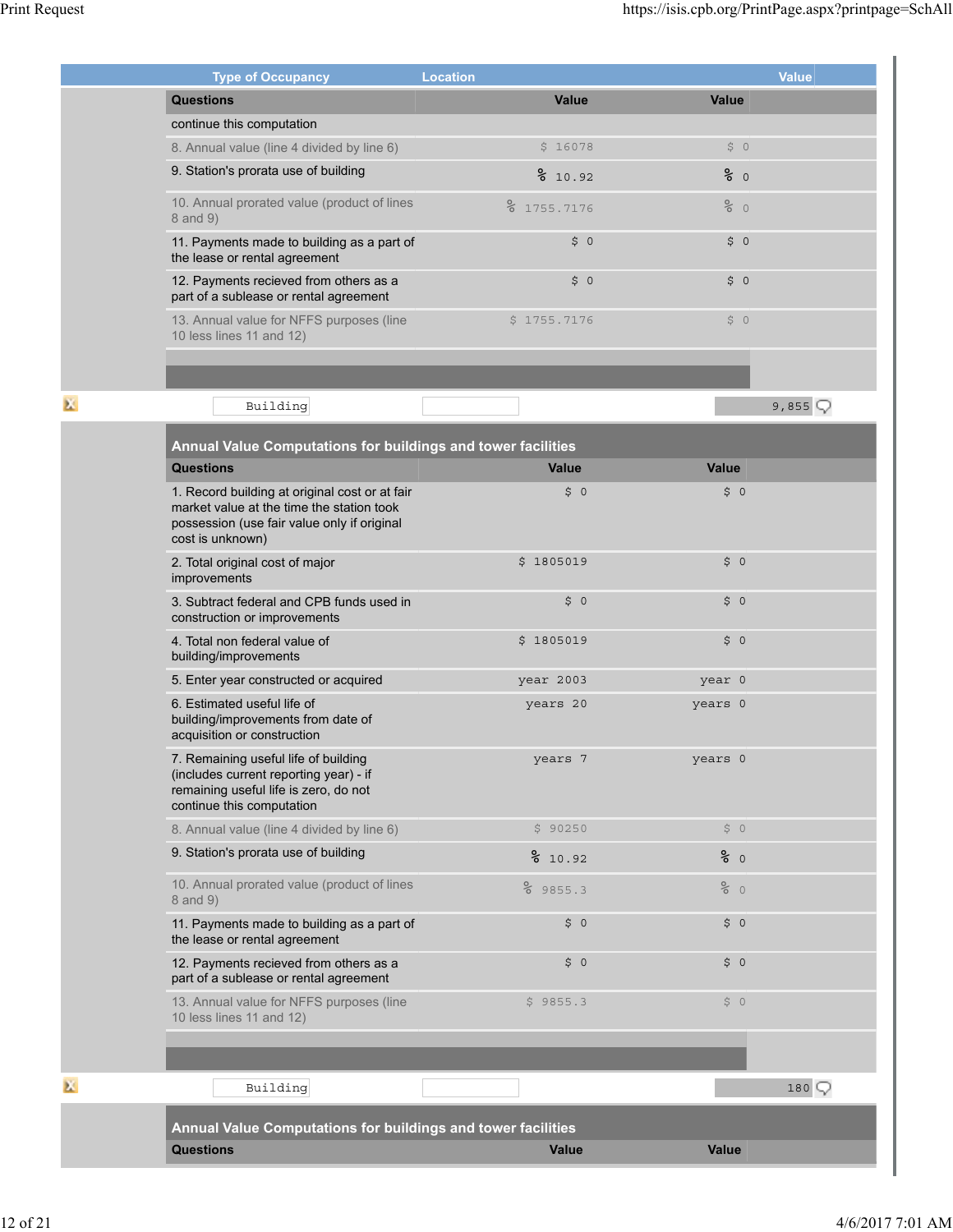| <b>Type of Occupancy</b>                                                                                                                                       | <b>Location</b> |                 | <b>Value</b> |
|----------------------------------------------------------------------------------------------------------------------------------------------------------------|-----------------|-----------------|--------------|
| <b>Questions</b>                                                                                                                                               | Value           | Value           |              |
| 1. Record building at original cost or at fair<br>market value at the time the station took<br>possession (use fair value only if original<br>cost is unknown) | \$0             | \$0             |              |
| 2. Total original cost of major<br>improvements                                                                                                                | \$32900         | \$0             |              |
| 3. Subtract federal and CPB funds used in<br>construction or improvements                                                                                      | \$0             | \$0             |              |
| 4. Total non federal value of<br>building/improvements                                                                                                         | \$32900         | \$0             |              |
| 5. Enter year constructed or acquired                                                                                                                          | year 2005       | year 0          |              |
| 6. Estimated useful life of<br>building/improvements from date of<br>acquisition or construction                                                               | years 20        | years 0         |              |
| 7. Remaining useful life of building<br>(includes current reporting year) - if<br>remaining useful life is zero, do not<br>continue this computation           | years 9         | years 0         |              |
| 8. Annual value (line 4 divided by line 6)                                                                                                                     | \$1645          | \$0             |              |
| 9. Station's prorata use of building                                                                                                                           | 810.92          | 80              |              |
| 10. Annual prorated value (product of lines<br>8 and 9)                                                                                                        | ${}^{2}$ 634    | $\frac{8}{6}$ 0 |              |
| 11. Payments made to building as a part of<br>the lease or rental agreement                                                                                    | \$0             | \$0             |              |
| 12. Payments recieved from others as a<br>part of a sublease or rental agreement                                                                               | \$0             | \$0             |              |
| 13. Annual value for NFFS purposes (line<br>10 less lines 11 and 12)                                                                                           | \$179.634       | \$0             |              |
|                                                                                                                                                                |                 |                 |              |
| Building                                                                                                                                                       |                 |                 | 23,508       |

| <b>Annual Value Computations for buildings and tower facilities</b>                                                                                            |                |         |  |  |  |
|----------------------------------------------------------------------------------------------------------------------------------------------------------------|----------------|---------|--|--|--|
| <b>Questions</b>                                                                                                                                               | Value          | Value   |  |  |  |
| 1. Record building at original cost or at fair<br>market value at the time the station took<br>possession (use fair value only if original<br>cost is unknown) | \$18437280     | \$0     |  |  |  |
| 2. Total original cost of major<br>improvements                                                                                                                | \$0            | \$0     |  |  |  |
| 3. Subtract federal and CPB funds used in<br>construction or improvements                                                                                      | \$0            | \$0     |  |  |  |
| 4. Total non federal value of<br>building/improvements                                                                                                         | Ś.<br>18437280 | \$0     |  |  |  |
| 5. Enter year constructed or acquired                                                                                                                          | year 2008      | year 0  |  |  |  |
| 6. Estimated useful life of<br>building/improvements from date of<br>acquisition or construction                                                               | years 20       | years 0 |  |  |  |
| 7. Remaining useful life of building<br>(includes current reporting year) - if<br>remaining useful life is zero, do not                                        | years 12       | years 0 |  |  |  |
|                                                                                                                                                                |                |         |  |  |  |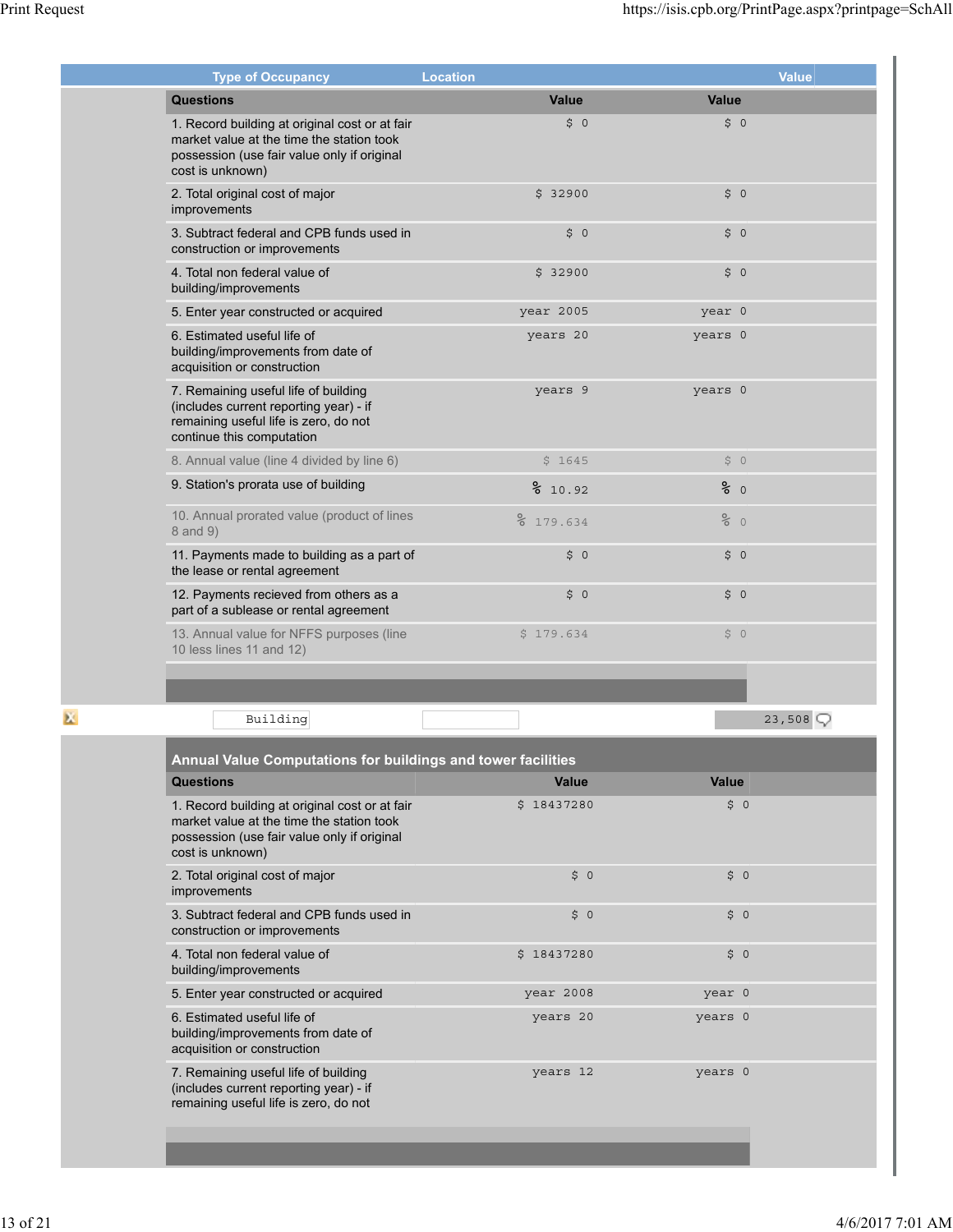|    | <b>Type of Occupancy</b>                                                                                                                                       | <b>Location</b>            |              | <b>Value</b> |
|----|----------------------------------------------------------------------------------------------------------------------------------------------------------------|----------------------------|--------------|--------------|
|    | <b>Questions</b>                                                                                                                                               | <b>Value</b>               | <b>Value</b> |              |
|    | continue this computation                                                                                                                                      |                            |              |              |
|    | 8. Annual value (line 4 divided by line 6)                                                                                                                     | \$921864                   | \$0          |              |
|    | 9. Station's prorata use of building                                                                                                                           | 2.55                       | 80           |              |
|    | 10. Annual prorated value (product of lines<br>8 and 9)                                                                                                        | $\frac{8}{6}$<br>23507.532 | 80           |              |
|    | 11. Payments made to building as a part of<br>the lease or rental agreement                                                                                    | \$0                        | \$0          |              |
|    | 12. Payments recieved from others as a<br>part of a sublease or rental agreement                                                                               | \$0                        | \$0          |              |
|    | 13. Annual value for NFFS purposes (line<br>10 less lines 11 and 12)                                                                                           | \$23507.532                | \$0          |              |
|    |                                                                                                                                                                |                            |              |              |
| 医  | Building                                                                                                                                                       |                            |              | 90Q          |
|    | <b>Annual Value Computations for buildings and tower facilities</b>                                                                                            |                            |              |              |
|    | <b>Questions</b>                                                                                                                                               | <b>Value</b>               | <b>Value</b> |              |
|    | 1. Record building at original cost or at fair<br>market value at the time the station took<br>possession (use fair value only if original<br>cost is unknown) | \$0                        | \$0          |              |
|    | 2. Total original cost of major<br>improvements                                                                                                                | \$70560                    | \$0          |              |
|    | 3. Subtract federal and CPB funds used in<br>construction or improvements                                                                                      | \$0                        | \$0          |              |
|    | 4. Total non federal value of<br>building/improvements                                                                                                         | \$70560                    | \$0          |              |
|    | 5. Enter year constructed or acquired                                                                                                                          | year 2010                  | year 0       |              |
|    | 6. Estimated useful life of<br>building/improvements from date of<br>acquisition or construction                                                               | years 20                   | years 0      |              |
|    | 7. Remaining useful life of building<br>(includes current reporting year) - if<br>remaining useful life is zero, do not<br>continue this computation           | years 14                   | years 0      |              |
|    | 8. Annual value (line 4 divided by line 6)                                                                                                                     | \$3528                     | \$0          |              |
|    | 9. Station's prorata use of building                                                                                                                           | 82.55                      | 80           |              |
|    | 10. Annual prorated value (product of lines<br>8 and 9)                                                                                                        | 8 89.964                   | 80           |              |
|    | 11. Payments made to building as a part of<br>the lease or rental agreement                                                                                    | \$0                        | \$0          |              |
|    | 12. Payments recieved from others as a<br>part of a sublease or rental agreement                                                                               | \$0                        | \$0          |              |
|    | 13. Annual value for NFFS purposes (line<br>10 less lines 11 and 12)                                                                                           | \$89.964                   | \$0          |              |
|    |                                                                                                                                                                |                            |              |              |
| K. | Building                                                                                                                                                       |                            |              | 407          |
|    | Annual Value Computations for buildings and tower facilities                                                                                                   |                            |              |              |
|    | <b>Questions</b>                                                                                                                                               | <b>Value</b>               | <b>Value</b> |              |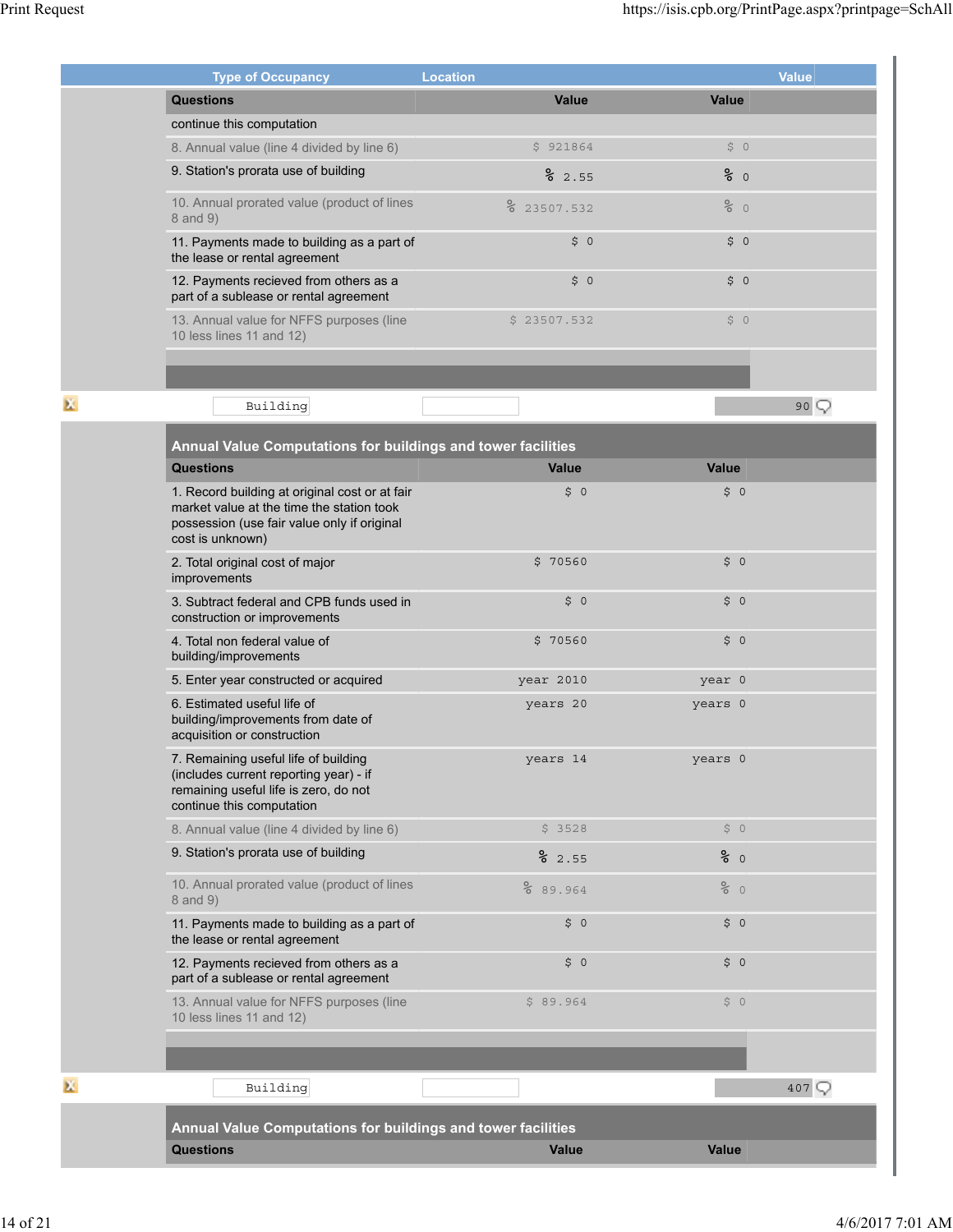| <b>Type of Occupancy</b>                                                                                                                                       | <b>Location</b>      |               | <b>Value</b> |
|----------------------------------------------------------------------------------------------------------------------------------------------------------------|----------------------|---------------|--------------|
| <b>Questions</b>                                                                                                                                               | Value                | Value         |              |
| 1. Record building at original cost or at fair<br>market value at the time the station took<br>possession (use fair value only if original<br>cost is unknown) | \$0                  | \$0           |              |
| 2. Total original cost of major<br>improvements                                                                                                                | \$319492             | \$0           |              |
| 3. Subtract federal and CPB funds used in<br>construction or improvements                                                                                      | \$0                  | \$0           |              |
| 4. Total non federal value of<br>building/improvements                                                                                                         | \$319492             | \$0           |              |
| 5. Enter year constructed or acquired                                                                                                                          | year 2009            | year 0        |              |
| 6. Estimated useful life of<br>building/improvements from date of<br>acquisition or construction                                                               | years 20             | years 0       |              |
| 7. Remaining useful life of building<br>(includes current reporting year) - if<br>remaining useful life is zero, do not<br>continue this computation           | years 13             | years 0       |              |
| 8. Annual value (line 4 divided by line 6)                                                                                                                     | \$15974              | \$0           |              |
| 9. Station's prorata use of building                                                                                                                           | 2.55                 | $\epsilon$ 0  |              |
| 10. Annual prorated value (product of lines<br>8 and 9)                                                                                                        | ${}^{8}_{6}$ 407.337 | $rac{6}{6}$ 0 |              |
| 11. Payments made to building as a part of<br>the lease or rental agreement                                                                                    | \$0                  | \$0           |              |
| 12. Payments recieved from others as a<br>part of a sublease or rental agreement                                                                               | \$0                  | \$0           |              |
| 13. Annual value for NFFS purposes (line<br>10 less lines 11 and 12)                                                                                           | \$407.337            | \$0           |              |
|                                                                                                                                                                |                      |               |              |
| Building                                                                                                                                                       |                      |               | 28           |

| Questions                                                                                                                                                      | <b>Value</b> | Value                                 |  |
|----------------------------------------------------------------------------------------------------------------------------------------------------------------|--------------|---------------------------------------|--|
| 1. Record building at original cost or at fair<br>market value at the time the station took<br>possession (use fair value only if original<br>cost is unknown) | \$0          | $\ddot{S}$ 0                          |  |
| 2. Total original cost of major<br>improvements                                                                                                                | \$21735      | $\ddot{\mathsf{S}}$<br>$\overline{0}$ |  |
| 3. Subtract federal and CPB funds used in<br>construction or improvements                                                                                      | \$0          | \$0                                   |  |
| 4. Total non federal value of<br>building/improvements                                                                                                         | \$21735      | \$0                                   |  |
| 5. Enter year constructed or acquired                                                                                                                          | year 2011    | year 0                                |  |
| 6. Estimated useful life of<br>building/improvements from date of<br>acquisition or construction                                                               | years 20     | years 0                               |  |
| 7. Remaining useful life of building<br>(includes current reporting year) - if<br>remaining useful life is zero, do not                                        | years 15     | years 0                               |  |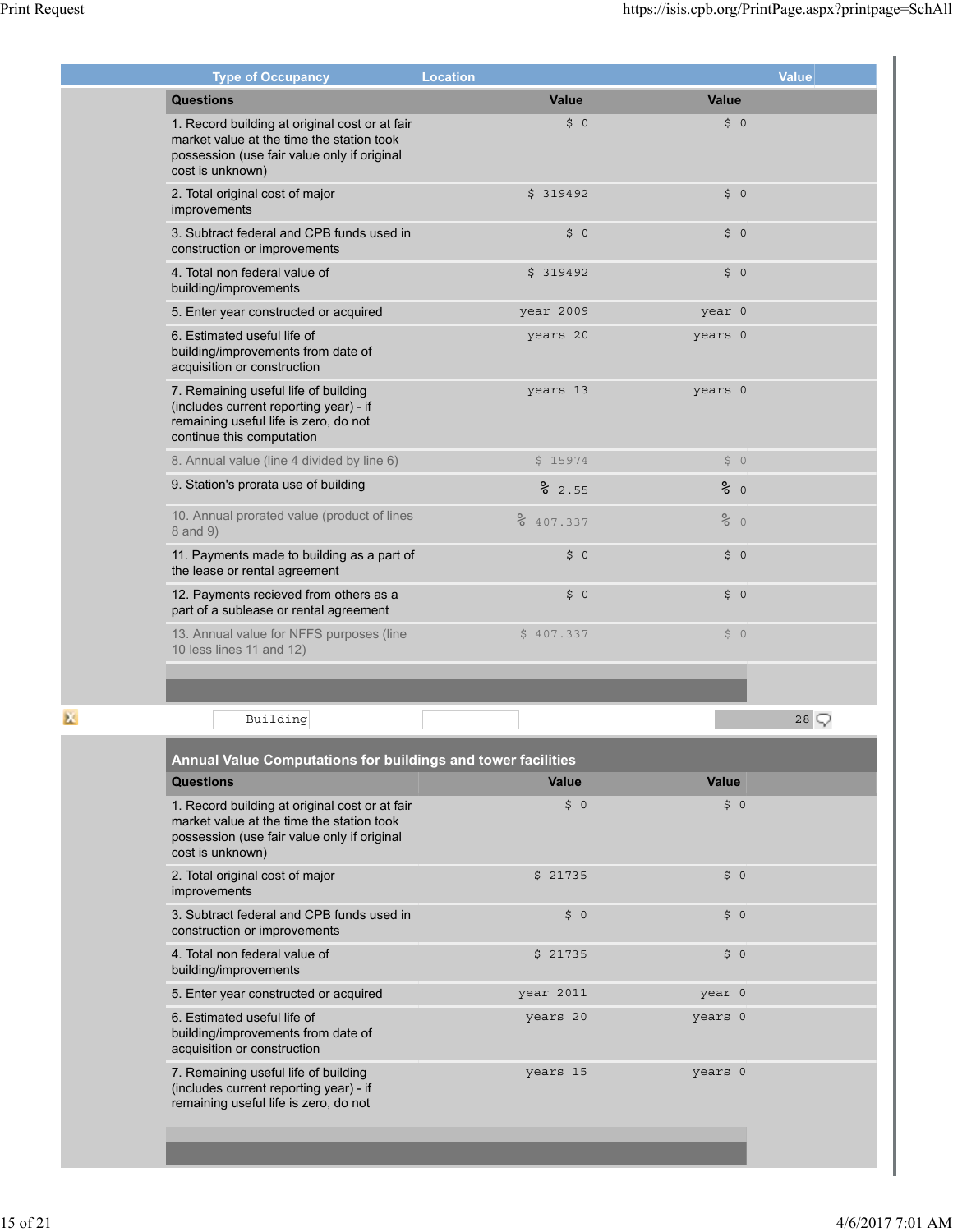| <b>Type of Occupancy</b>                                                         | <b>Location</b> |               | <b>Value</b> |
|----------------------------------------------------------------------------------|-----------------|---------------|--------------|
| <b>Questions</b>                                                                 | Value           | Value         |              |
| continue this computation                                                        |                 |               |              |
| 8. Annual value (line 4 divided by line 6)                                       | \$1086          | \$0           |              |
| 9. Station's prorata use of building                                             | 2.55            | 80            |              |
| 10. Annual prorated value (product of lines<br>8 and 9)                          | 27.693          | $rac{6}{6}$ 0 |              |
| 11. Payments made to building as a part of<br>the lease or rental agreement      | \$0             | \$0           |              |
| 12. Payments recieved from others as a<br>part of a sublease or rental agreement | \$0             | \$0           |              |
| 13. Annual value for NFFS purposes (line<br>10 less lines 11 and 12)             | \$27.693        | \$0           |              |

### **Schedule B Totals WIPB-TV (1767) Muncie, IN**

|                                                                                                                  | <b>2015 data</b> | <b>2016 data</b> |                   |
|------------------------------------------------------------------------------------------------------------------|------------------|------------------|-------------------|
| 1. Total support activity benefiting station                                                                     | \$633,183        | \$601,887        | $^{\$}$ $\subset$ |
| 2. Occupancy value                                                                                               | 24,396           | \$36,303         | $\frac{1}{2}$     |
| Variance greater than 25%.                                                                                       |                  |                  |                   |
| 3. Deductions: Fees paid to the licensee for overhead<br>recovery, assessment, etc.                              | \$0              | \$0              | \$ —              |
| 4. Deductions: Support shown on lines 1 and 2 in excess<br>of revenue reported in financial statements.          | \$0              | \$0              | $\frac{1}{2}$     |
| 5. Total Indirect Administrative Support (Forwards to Line 2)<br>of the Summary of Nonfederal Financial Support) | \$657,579        | \$638,190        | $\frac{1}{2}$     |
| 6. Please enter an institutional type code for your licensee.                                                    | SU               | SU               |                   |

**Comments** 

| ------------                        |             |             |               |  |
|-------------------------------------|-------------|-------------|---------------|--|
| <b>Comment</b>                      | <b>Name</b> | <b>Date</b> | <b>Status</b> |  |
| Schedule C                          |             |             |               |  |
| <b>WIPB-TV (1767)</b><br>Muncie, IN |             |             |               |  |
|                                     |             |             |               |  |

|                                                                                                 |           | <b>Donor</b> |           |                 |
|-------------------------------------------------------------------------------------------------|-----------|--------------|-----------|-----------------|
|                                                                                                 | 2015 data | Code         | 2016 data | <b>Revision</b> |
| 1. PROFESSIONAL SERVICES (must be eligible as NFFS)                                             | \$0       |              | \$0       | \$              |
| A. Legal                                                                                        | \$0       |              | \$0       | $^{\circ}$      |
| B. Accounting and/or auditing                                                                   | \$0       |              | \$0       | $\frac{1}{2}$   |
| C. Engineering                                                                                  | \$0       |              | \$0       | $\sqrt{5}$      |
| D. Other professionals (see specific line item instructions<br>in Guidelines before completing) | \$0       |              | \$0       | \$ —            |
| 2. GENERAL OPERATIONAL SERVICES (must be eligible as<br>NFFS)                                   | \$36,330  |              | \$22,557  | \$ բ            |
| A. Annual rental value of space (studios, offices, or tower<br>facilities)                      | \$0       |              | \$0       | $\frac{1}{2}$   |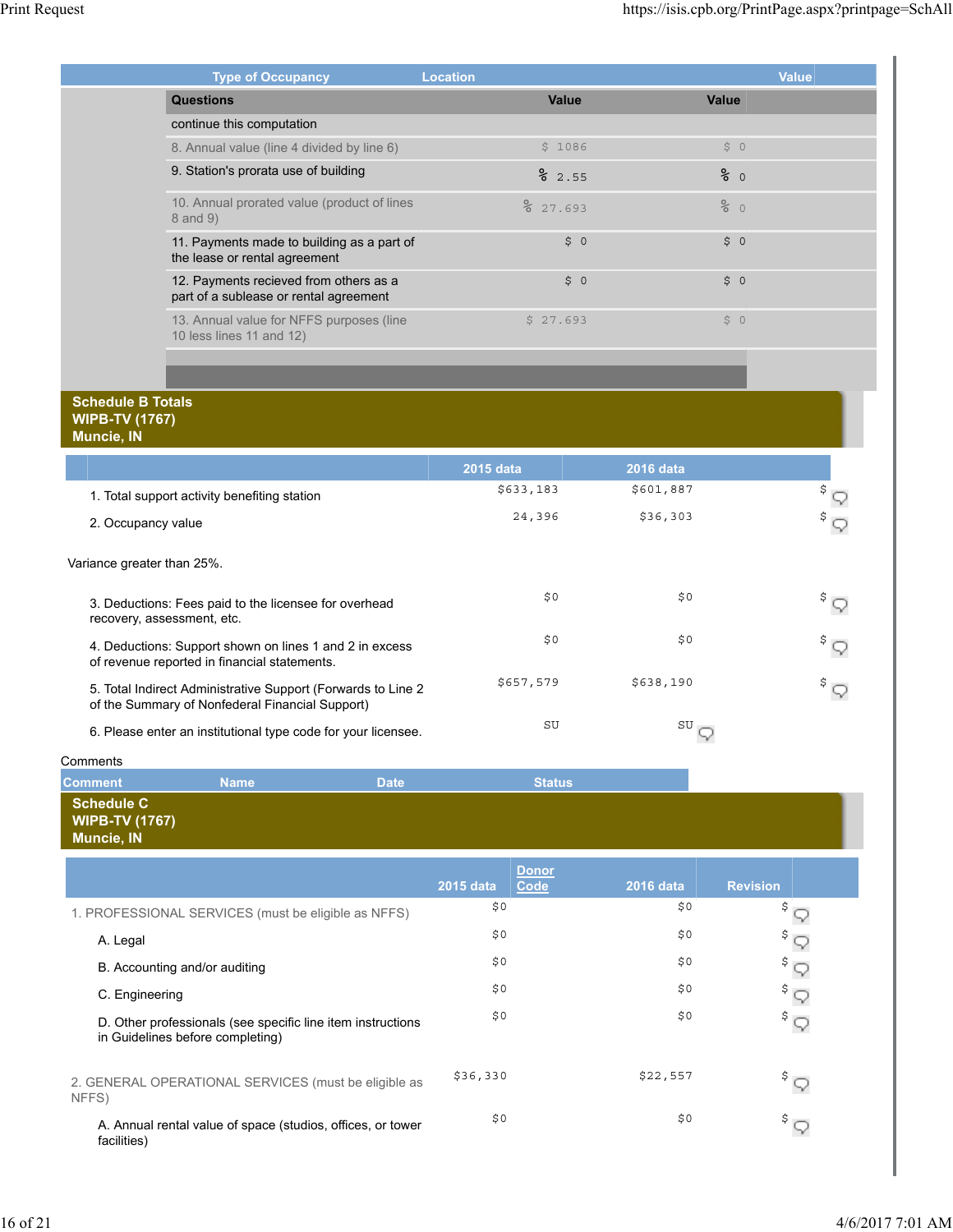|                                                                                                                                                                                   | <b>2015 data</b> | <b>Donor</b><br>Code | <b>2016 data</b> | <b>Revision</b>              |
|-----------------------------------------------------------------------------------------------------------------------------------------------------------------------------------|------------------|----------------------|------------------|------------------------------|
| B. Annual value of land used for locating a station-owned<br>transmission tower                                                                                                   | \$0              |                      | \$0\$            | $\sqrt[3]{5}$                |
| C. Station operating expenses                                                                                                                                                     | BS \$36,330      | BS                   | \$22,557         | \$                           |
| D. Other (see specific line item instructions in Guidelines<br>before completing)                                                                                                 | \$0              |                      | \$0              | \$<br>9                      |
| 3. OTHER SERVICES (must be eligible as NFFS)                                                                                                                                      | \$0              |                      | \$13,889         | $\sqrt[5]{5}$                |
| A. ITV or educational radio                                                                                                                                                       | \$0              |                      | \$0              | \$<br>9                      |
| B. State public broadcasting agencies (APBC, FL-DOE,<br>eTech Ohio)                                                                                                               | \$0              |                      | \$0              | $\sqrt[5]{5}$                |
| C. Local advertising                                                                                                                                                              | \$0              | BS                   | \$13,889         | \$<br>$\heartsuit$           |
| D. National advertising                                                                                                                                                           | \$0              |                      | \$0              | \$                           |
| 4. Total in-kind contributions - services and other assets<br>eligible as NFFS (sum of lines 1 through 3), forwards to Line<br>3a. of the Summary of Nonfederal Financial Support | \$36,330         |                      | \$36,446         | $\sqrt[5]{5}$                |
| 5. IN-KIND CONTRIBUTIONS INELIGIBLE AS NFFS                                                                                                                                       | \$0              |                      | \$1,300          | $^{\mathsf{S}}$ $\heartsuit$ |
| A. Compact discs, records, tapes and cassettes                                                                                                                                    | \$0              |                      | \$0              | \$<br>9                      |
| <b>B.</b> Exchange transactions                                                                                                                                                   | \$0              |                      | \$0              | $\sqrt[5]{\nabla}$           |
| C. Federal or public broadcasting sources                                                                                                                                         | \$0              |                      | \$0              | \$<br>9                      |
| D. Fundraising related activities                                                                                                                                                 | \$0              | <b>BS</b>            | \$1,300          | \$<br>9                      |
| E. ITV or educational radio outside the allowable scope of<br>approved activities                                                                                                 | \$0              |                      | \$0              | Ş<br>9                       |
| F. Local productions                                                                                                                                                              | \$0              |                      | \$0              | \$<br>9                      |
| G. Program supplements                                                                                                                                                            | \$0              |                      | \$0              | \$<br>9                      |
| H. Programs that are nationally distributed                                                                                                                                       | \$0              |                      | \$0              | $^{\$}$ $\heartsuit$         |
| I. Promotional items                                                                                                                                                              | \$0              |                      | \$0              | \$                           |
| J. Regional organization allocations of program services                                                                                                                          | \$0              |                      | \$0\$            | \$                           |
| K. State PB agency allocations other than those allowed<br>on line 3(b)                                                                                                           | \$Ο              |                      | \$Ο              | \$<br>9                      |
| L. Services that would not need to be purchased if not<br>donated                                                                                                                 | \$0              |                      | \$0              | $\sqrt[5]{\bigcirc}$         |
| M. Other                                                                                                                                                                          | \$0              |                      | \$0              | $\sqrt[5]{\nabla}$           |
| 6. Total in-kind contributions - services and other assets (line 4<br>plus line 5), forwards to Schedule F, line 1c. Must agree with                                              | \$36,330         |                      | \$37,746         | $\sqrt[5]{\nabla}$           |

in-kind contributions recognized as revenue in the AFS.

| Comments                                                        |             |             |           |                      |           |                 |  |
|-----------------------------------------------------------------|-------------|-------------|-----------|----------------------|-----------|-----------------|--|
| <b>Comment</b>                                                  | <b>Name</b> | <b>Date</b> |           | <b>Status</b>        |           |                 |  |
| <b>Schedule D</b><br><b>WIPB-TV (1767)</b><br><b>Muncie, IN</b> |             |             |           |                      |           |                 |  |
|                                                                 |             |             | 2015 data | <b>Donor</b><br>Code | 2016 data | <b>Revision</b> |  |
| 1. Land (must be eligible as NFFS)                              |             |             | \$        |                      | \$0       | \$              |  |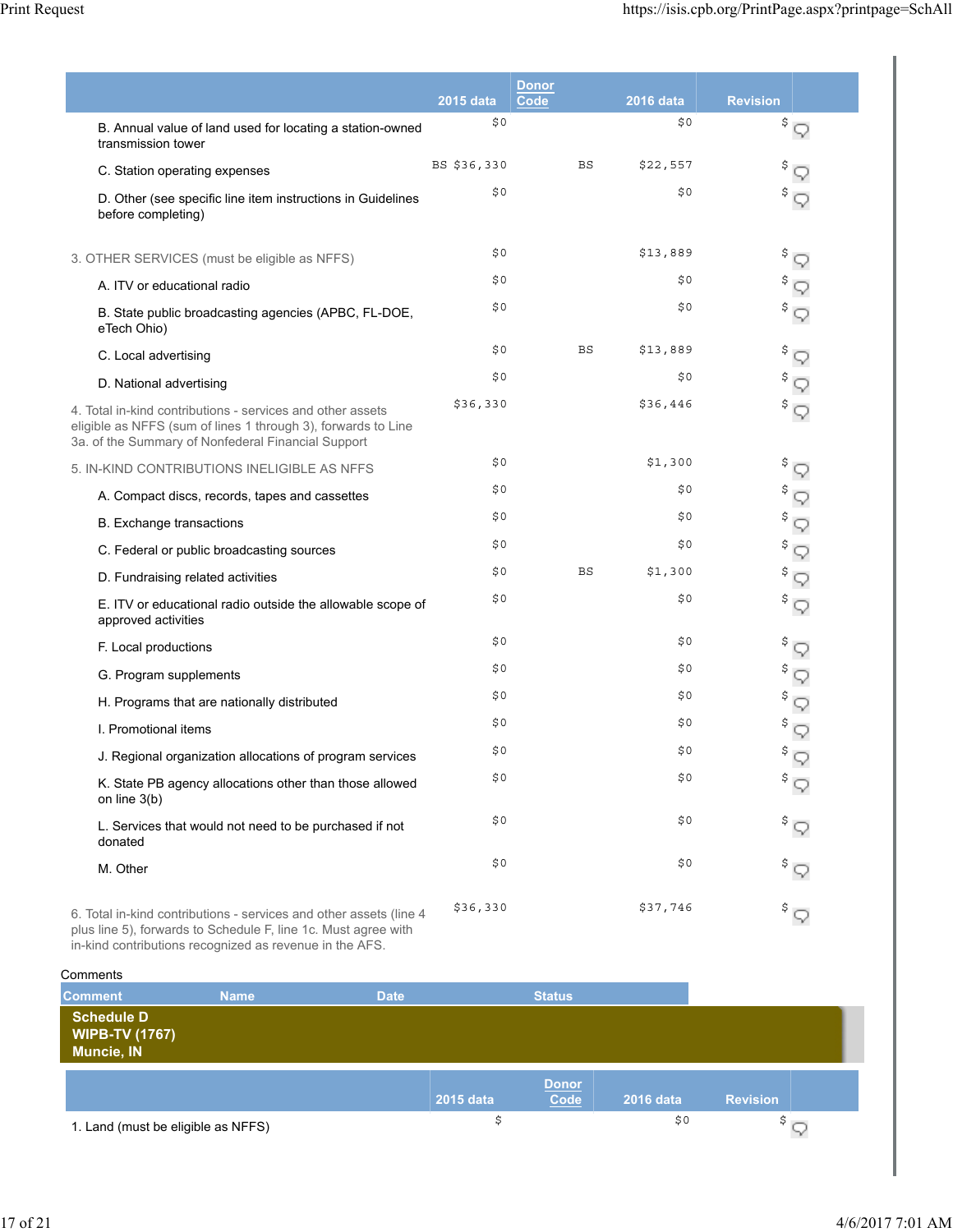|                                                                                                                                                                                |           | <b>Donor</b> |                  |                      |
|--------------------------------------------------------------------------------------------------------------------------------------------------------------------------------|-----------|--------------|------------------|----------------------|
|                                                                                                                                                                                | 2015 data | Code         | <b>2016 data</b> | <b>Revision</b>      |
| 2. Building (must be eligible as NFFS)                                                                                                                                         | \$        |              | \$0              | \$                   |
| 3. Equipment (must be eligible as NFFS)                                                                                                                                        | \$        |              | \$0              | \$                   |
| 4. Vehicle(s) (must be eligible as NFFS)                                                                                                                                       | \$        |              | \$0              | \$                   |
| 5. Other (specify) (must be eligible as NFFS)                                                                                                                                  | \$        |              | \$0              | $\sqrt[5]{\nabla}$   |
| 6. Total in-kind contributions - property and equipment eligible<br>as NFFS (sum of lines 1 through 5), forwards to Line 3b. of the<br>Summary of Nonfederal Financial Support | \$        |              | \$0              | $\sqrt[5]{\bigcirc}$ |
| 7. IN-KIND CONTRIBUTIONS INELIGIBLE AS NFFS                                                                                                                                    | \$        |              | \$0              | $\sqrt[5]{\bigcirc}$ |
| a) Exchange transactions                                                                                                                                                       | \$        |              | \$0              |                      |
| b) Federal or public broadcasting sources                                                                                                                                      | \$        |              | \$0              | \$<br>9              |
| c) TV only—property and equipment that includes new<br>facilities (land and structures), expansion of existing<br>facilities and acquisition of new equipment                  | \$        |              | \$0              | $\sqrt[5]{\nabla}$   |
| d) Other (specify)                                                                                                                                                             | \$        |              | \$0              | $\sqrt[5]{\bigcirc}$ |
| 8. Total in-kind contributions - property and equipment (line 6<br>plus line 7), forwards to Schedule F, line 1d. Must agree with                                              | \$        |              | \$0              | \$                   |

in-kind contributions recognized as revenue in the AFS.

| Comments |  |
|----------|--|
|          |  |

| <b>Comment</b>                                                  | <b>Name</b> | <b>Date</b> | <b>Status</b> |  |
|-----------------------------------------------------------------|-------------|-------------|---------------|--|
| <b>Schedule E</b><br><b>WIPB-TV (1767)</b><br><b>Muncie, IN</b> |             |             |               |  |

| <b>EXPENSES</b> | (Operating and non-operating)        |                  |                  |                 |  |
|-----------------|--------------------------------------|------------------|------------------|-----------------|--|
|                 | PROGRAM SERVICES                     | <b>2015 data</b> | <b>2016 data</b> | <b>Revision</b> |  |
| $+$             | 1. Programming and production        | \$1,223,277      | \$1,238,367      | \$ ?            |  |
|                 | A. TV CSG                            | \$0              | \$5              | \$ ?            |  |
|                 | <b>B. TV Interconnection</b>         | \$0              | \$0              | \$ ?            |  |
|                 | C. Other CPB Funds                   | \$0              | \$0              | \$ ?            |  |
|                 | D. All non-CPB Funds                 | \$1,223,277      | \$1,238,362      | $\sqrt{ }$      |  |
|                 | 2. Broadcasting and engineering      | \$1,305,587      | \$1,174,093      | \$ ?            |  |
|                 | A. TV CSG                            | \$777,213        | \$652,244        | \$ ?            |  |
|                 | <b>B. TV Interconnection</b>         | \$14,106         | \$0              | $\sqrt{ }$      |  |
|                 | C. Other CPB Funds                   | \$0              | \$0              | \$ ?            |  |
|                 | D. All non-CPB Funds                 | \$514,268        | \$521,849        | $\sqrt{ }$      |  |
|                 | 3. Program information and promotion | \$0              | \$0              | \$ ?            |  |
|                 | A. TV CSG                            | \$0              | \$0              | $\sqrt{2}$      |  |
|                 | <b>B. TV Interconnection</b>         | \$0              | \$0              | \$<br>v         |  |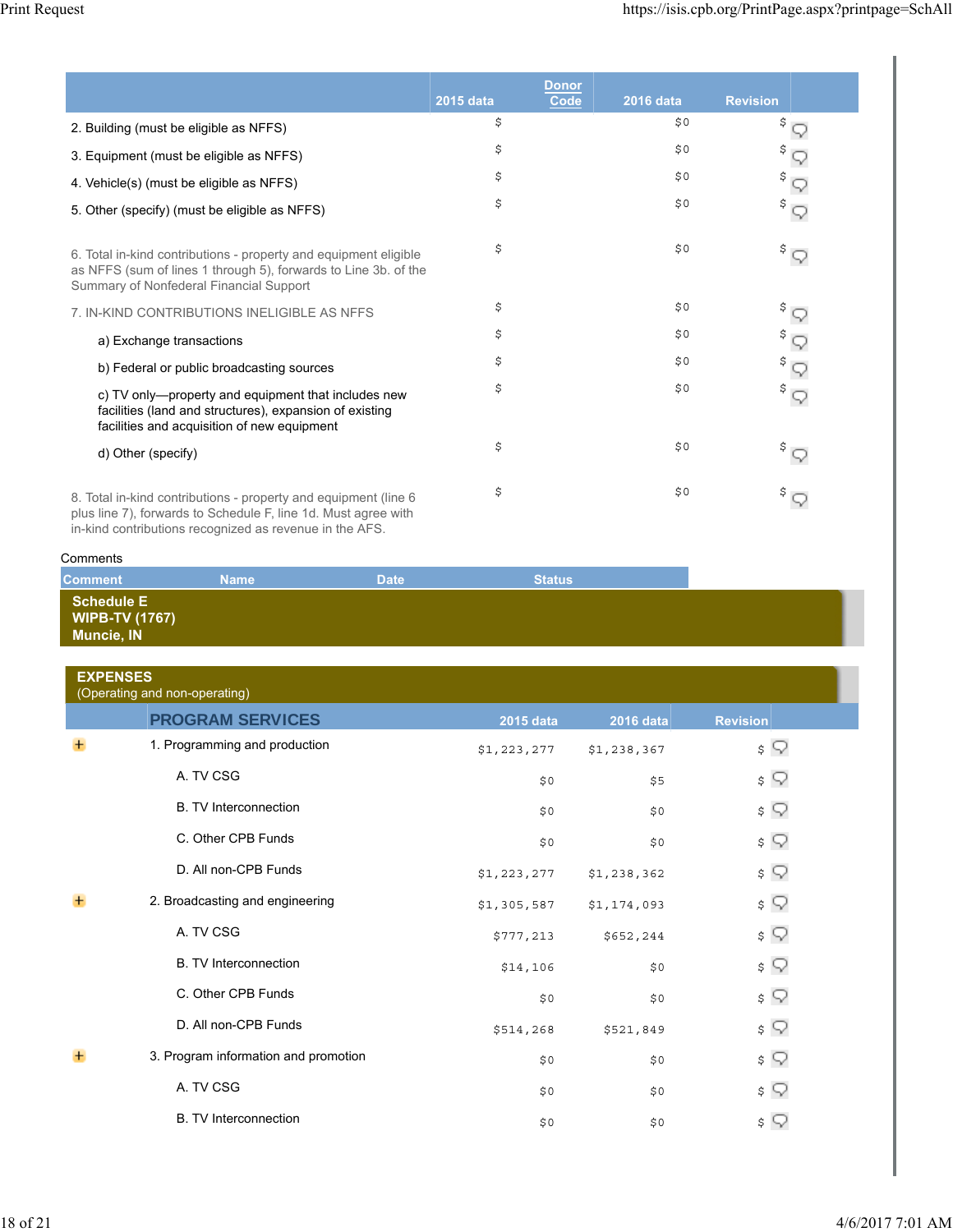|   | PROGRAM SERVICES                                                                                     | <b>2015 data</b> | $2016$ data      | <b>Revision</b> |
|---|------------------------------------------------------------------------------------------------------|------------------|------------------|-----------------|
|   | C. Other CPB Funds                                                                                   | \$0              | \$0              | $\sqrt{ }$      |
|   | D. All non-CPB Funds                                                                                 | \$0              | \$0              | $\sqrt{ }$      |
|   | <b>SUPPORT SERVICES</b>                                                                              | 2015 data        | <b>2016 data</b> | <b>Revision</b> |
|   | 4. Management and general                                                                            | \$812,537        | \$813,090        | $\sqrt{ }$      |
|   | A. TV CSG                                                                                            | \$0              | \$0              | \$ ?            |
|   | <b>B. TV Interconnection</b>                                                                         | \$0              | \$0              | \$ ?            |
|   | C. Other CPB Funds                                                                                   | \$0              | \$0              | $\sqrt{ }$      |
|   | D. All non-CPB Funds                                                                                 | \$812,537        | \$813,090        | $\sqrt{ }$      |
|   | 5. Fund raising and membership development                                                           | \$495,409        | \$493,734        | \$ ?            |
|   | A. TV CSG                                                                                            | \$0              | \$0              | $\sqrt{ }$      |
|   | <b>B. TV Interconnection</b>                                                                         | \$0              | \$0              | $\sqrt{ }$      |
|   | C. Other CPB Funds                                                                                   | \$2,860          | \$0              | \$ ?            |
|   | D. All non-CPB Funds                                                                                 | \$492,549        | \$493,734        | $\sqrt{ }$      |
|   | 6. Underwriting and grant solicitation                                                               | \$0              | \$0              | $\sqrt{ }$      |
|   | A. TV CSG                                                                                            | \$0              | \$0              | \$ ?            |
|   | <b>B. TV Interconnection</b>                                                                         | \$0              | \$0              | $\sqrt{ }$      |
|   | C. Other CPB Funds                                                                                   | \$0              | \$0              | $\sqrt{ }$      |
|   | D. All non-CPB Funds                                                                                 | \$0              | \$0              | \$ ?            |
|   | 7. Depreciation and amortization (if not allocated to<br>functional categories in lines 1 through 6) | \$349,319        | \$109,033        | $\sqrt{ }$      |
|   | A. TV CSG                                                                                            | \$0              | \$0              | \$ ?            |
|   | <b>B.</b> TV Interconnection                                                                         | \$0              | \$0              | \$ Q            |
|   | C. Other CPB Funds                                                                                   | \$133,825        | \$9,474          | \$ ?            |
|   | D. All non-CPB Funds                                                                                 | \$215,494        | \$99,559         | $\sqrt{ }$      |
| ÷ | 8. Total Expenses (sum of lines 1 to 7) must<br>agree with audited financial statements              | \$4,186,129      | \$3,828,317      | $\sqrt{ }$      |
|   | A. Total TV CSG (sum of Lines 1.A, 2.A, 3.A,<br>4.A, 5.A, 6.A, 7.A)                                  | \$777,213        | \$652,249        | \$ Q            |
|   | B. Total TV Interconnection (sum of Lines 1.B,<br>2.B, 3.B, 4.B, 5.B, 6.B, 7.B)                      | \$14,106         | \$0              | $\sqrt{ }$      |
|   | C. Total Other CPB Funds (sum of Lines 1.C,<br>2.C, 3.C, 4.C, 5.C, 6.C, 7.C)                         | \$136,685        | \$9,474          | \$ ?            |
|   | D. Total All non-CPB Funds (sum of Lines 1.D,<br>2.D, 3.D, 4.D, 5.D, 6.D, 7.D)                       | \$3,258,125      | \$3,166,594      | \$ Q            |
|   | <b>INVESTMENT IN CAPITAL ASSETS</b><br>Cost of capital assets purchased or donated                   |                  |                  |                 |
|   |                                                                                                      | 2015 data        | <b>2016 data</b> | <b>Revision</b> |
|   | 9. Total capital assets purchased or donated                                                         | \$0              | \$18,588         | $\sqrt{2}$      |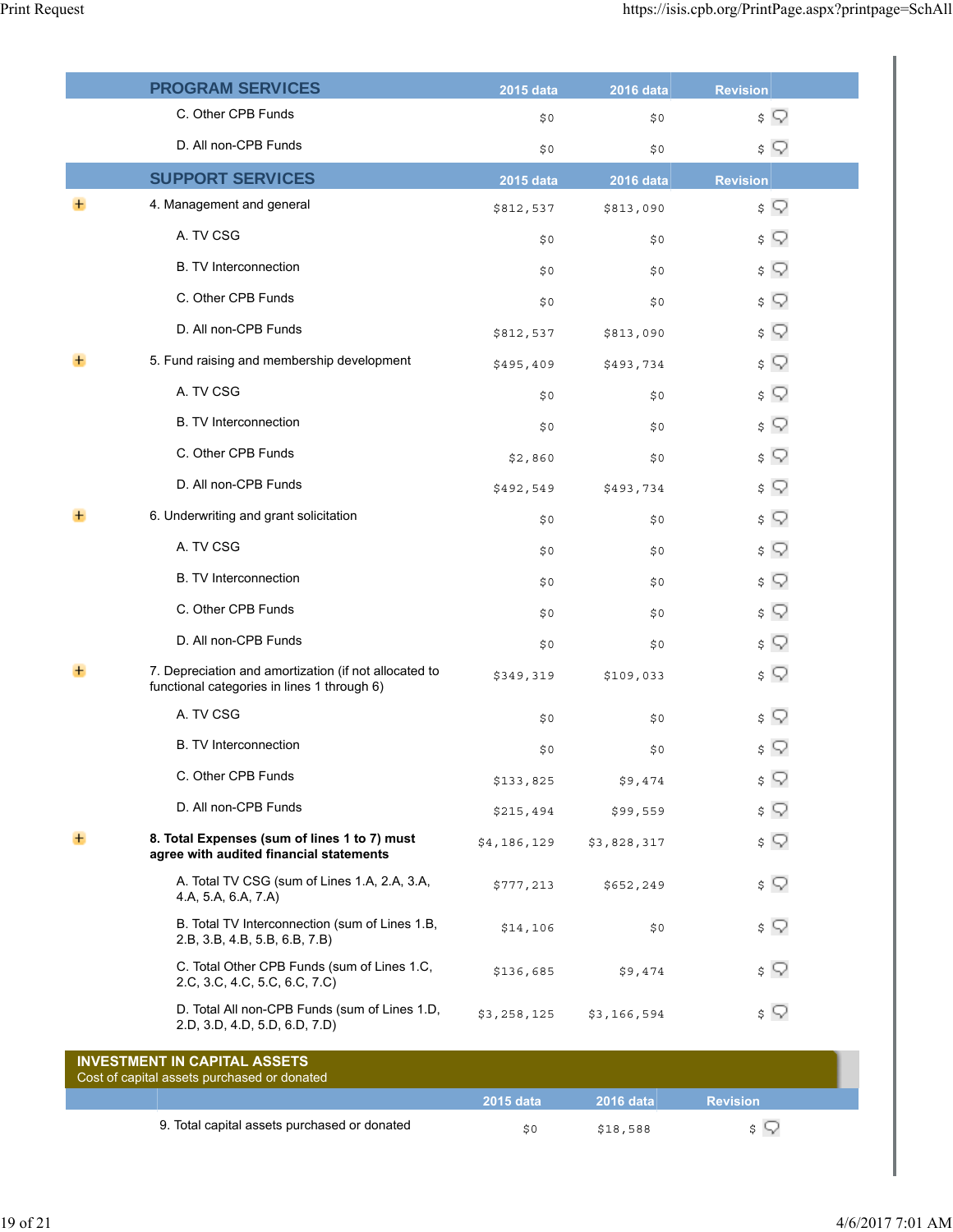|                                                                               | 2015 data   | <b>2016 data</b> | <b>Revision</b>         |
|-------------------------------------------------------------------------------|-------------|------------------|-------------------------|
| 9a. Land and buildings                                                        | \$0         | \$0              | $\mathsf{s} \vee$       |
| 9b. Equipment                                                                 | \$0         | \$18,588         | $\sqrt{2}$              |
| 9c. All other                                                                 | \$0         | \$0              | $\mathsf{s} \mathsf{Q}$ |
| 10. Total expenses and investment in<br>capital assets (Sum of lines 8 and 9) | \$4,186,129 | \$3,846,905      | $\mathsf{s} \mathsf{Q}$ |

| <b>Additional Information</b>      |
|------------------------------------|
| $\mu$ inge 11 + 12 must gauge ling |

| (Lines 11 + 12 must equal line 8 and Lines $13 + 14$ must equal line 9) |             |                  |                         |
|-------------------------------------------------------------------------|-------------|------------------|-------------------------|
|                                                                         | 2015 data   | <b>2016 data</b> | <b>Revision</b>         |
| 11. Total expenses (direct only)                                        | \$2,949,478 | \$3,009,740      | \$ W                    |
| 12. Total expenses (indirect and in-kind)                               | \$1,236,651 | \$818,577        | $\sqrt{2}$              |
| 13. Investment in capital assets (direct only)                          | \$0         | \$6,716          | $\mathsf{s} \mathsf{Q}$ |
| 14. Investment in capital assets (indirect and<br>in-kind)              | \$0         | \$11,872         | $\mathsf{s} \mathsf{Q}$ |

### **Comments**

| <b>Comment</b>                                                  | <b>Name</b> | <b>Date</b> | <b>Status</b> |  |
|-----------------------------------------------------------------|-------------|-------------|---------------|--|
| <b>Schedule F</b><br><b>WIPB-TV (1767)</b><br><b>Muncie, IN</b> |             |             |               |  |

|                        | 2016 data   | <b>Revision</b>   |
|------------------------|-------------|-------------------|
| 1. Data from AFR       |             |                   |
| a. Schedule A, Line 21 | \$2,932,068 | $$^{\circ}$       |
| b. Schedule B, Line 5  | \$638,190   | $$^{\circ}$       |
| c. Schedule C, Line 6  | \$37,746    | $$0$ $\heartsuit$ |
| d. Schedule D, Line 8  | \$0         | $$^{\circ}$       |
| e. Total from AFR      | \$3,608,004 | \$3,608,004       |

# **Choose Reporting Model**

You must choose one of the three reporting models in order to complete Schedule F. After making your selection, click the "Choose" button below, which will display your reporting model. When changing to a different reporting model all data entered in the current reporting model will be lost.

| <b>FASB</b><br>GASB Model A proprietary enterprise-fund financial<br>statements with business-type activities only | GASB Model B public broadcasting entity-wide statements with<br>mixed governmental and business-type activities |                                               |  |
|--------------------------------------------------------------------------------------------------------------------|-----------------------------------------------------------------------------------------------------------------|-----------------------------------------------|--|
|                                                                                                                    | 2016 data                                                                                                       | <b>Revision</b>                               |  |
| 2. GASB Model A proprietary enterprise-fund<br>financial statements with business-type activities<br>only          |                                                                                                                 |                                               |  |
| a. Operating revenues                                                                                              |                                                                                                                 | $$3,608,012$ $$3,608,012$ $\bigcirc$          |  |
| b. Non-operating revenues                                                                                          | \$0                                                                                                             | $$^{\circ}$                                   |  |
| c. Other revenue                                                                                                   | \$0                                                                                                             | \$0                                           |  |
| d. Captital grants, gifts and appropriations (if not included<br>above)                                            | \$0                                                                                                             | \$0                                           |  |
| e. Total From AFS, lines 2a-2d                                                                                     |                                                                                                                 | $$3,608,012$ $$3,608,012$ $\overline{\nabla}$ |  |